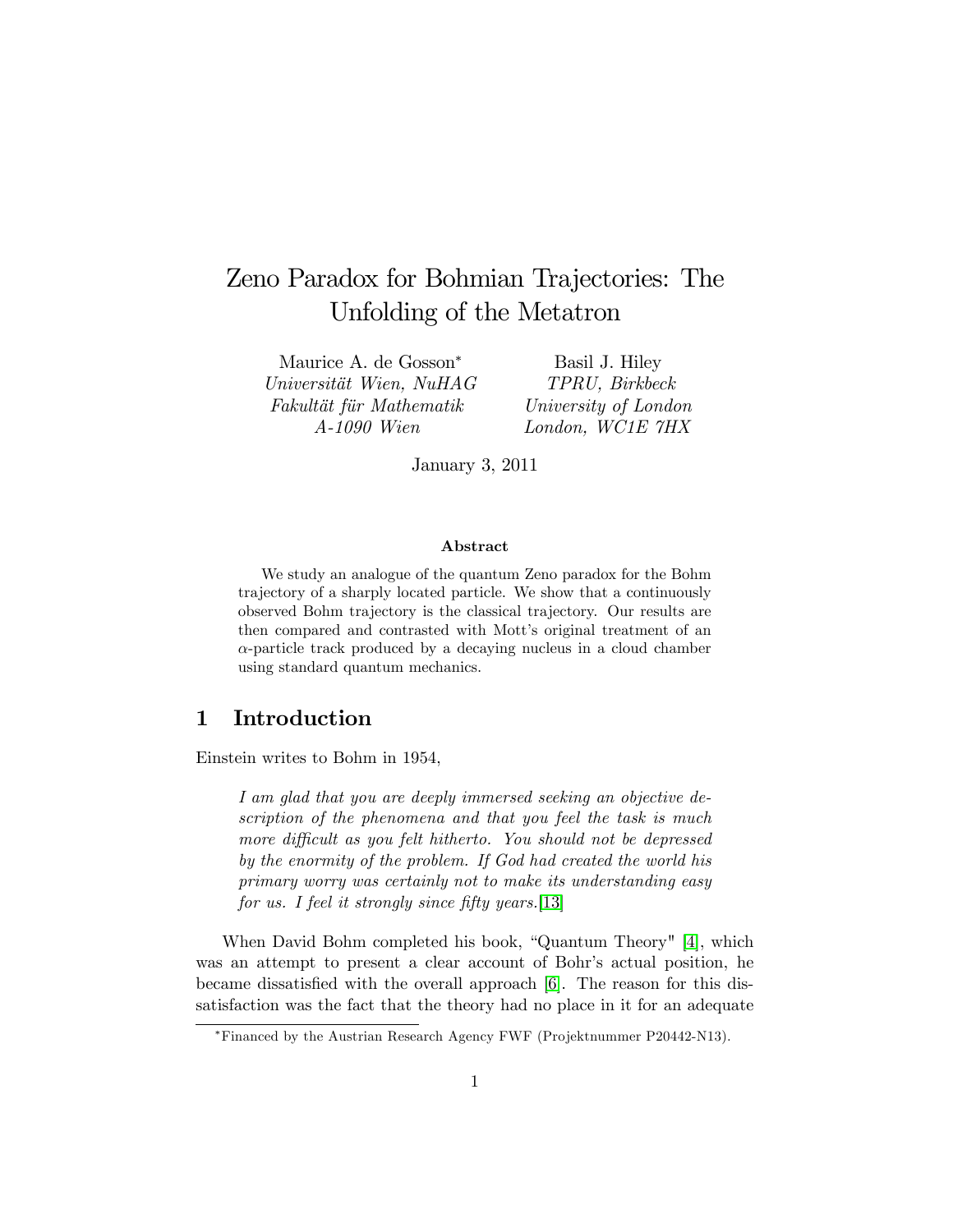notion of an independent actuality, that is of an actual movement or activity by which one physical state could pass over into another.

In a meeting with Einstein, ostensibly to discuss the content of his book, the conversation eventually turned to the possibility of whether a deterministic extension of quantum mechanics could be found. Later while exploring the WKB approximation, Bohm realised that this approximation was giving an essentially deterministic approach. Surely by merely truncating a series, one cannot turn a probabilistic theory into a deterministic theory. Thus by retaining all the terms in the series, Bohm found that one could, indeed, obtain what looked like a deterministic description of quantum phenomena. To carry this through, he had to assume that a quantum particle actually had a well defined but unknown position and momentum and followed a well-defined trajectory.

In the simple approach to the Bohm model, the Schrödinger equation is cast into a form that brings out its close relationship to the classical Hamilton-Jacobi theory, the only difference being an additional term which can be regarded as a new quality of energy, called the ëquantum potential energy. It is the properties of this energy that enables us to account for all quantum phenomena such as, for example, the two-slit interference effect where the trajectories are shown to undergo a non-classical behaviour [\[41\]](#page-20-0).

In this paper we will show that if we continuously observe a Bohm trajectory, it becomes a classical trajectory. Thus, in a sense, continuous observation "dequantizes" quantum trajectories. This property is, of course, essentially a consequence of the quantum Zeno effect, which has been shown to inhibit the decay of unstable quantum systems when under continuous observation (see [\[10,](#page-18-3) [14,](#page-18-4) [23,](#page-19-0) [24\]](#page-19-1)).

The idea lying behind the Bohm approach (Bohm and Hiley [\[10\]](#page-18-3), Hiley [\[28\]](#page-19-2), Hiley and collaborators [\[31,](#page-20-1) [32\]](#page-20-2), Holland [\[33\]](#page-20-3)) is the following: let  $\Psi = \Psi(\mathbf{r}, t)$  be a wavefunction solution of Schrödinger's equation

$$
i\hbar \frac{\partial \Psi}{\partial t} = \left[ -\frac{\hbar^2}{2m} \nabla_{\mathbf{r}}^2 + V(\mathbf{r}) \right] \Psi.
$$

Writing  $\Psi$  in polar form  $\sqrt{\rho}e^{iS/\hbar}$  Schrödinger's equation is equivalent to the coupled systems of partial differential equations:

<span id="page-1-0"></span>
$$
\frac{\partial S}{\partial t} + \frac{(\nabla_{\mathbf{r}} S)^2}{2m} + V(\mathbf{r}) + Q^{\Psi}(\mathbf{r}, t) = 0 \tag{1.1}
$$

where

$$
Q^{\Psi} = -\frac{\hbar^2}{2m} \frac{\nabla_{\mathbf{r}}^2 \sqrt{|\Psi|}}{\sqrt{|\Psi|}}.
$$
\n(1.2)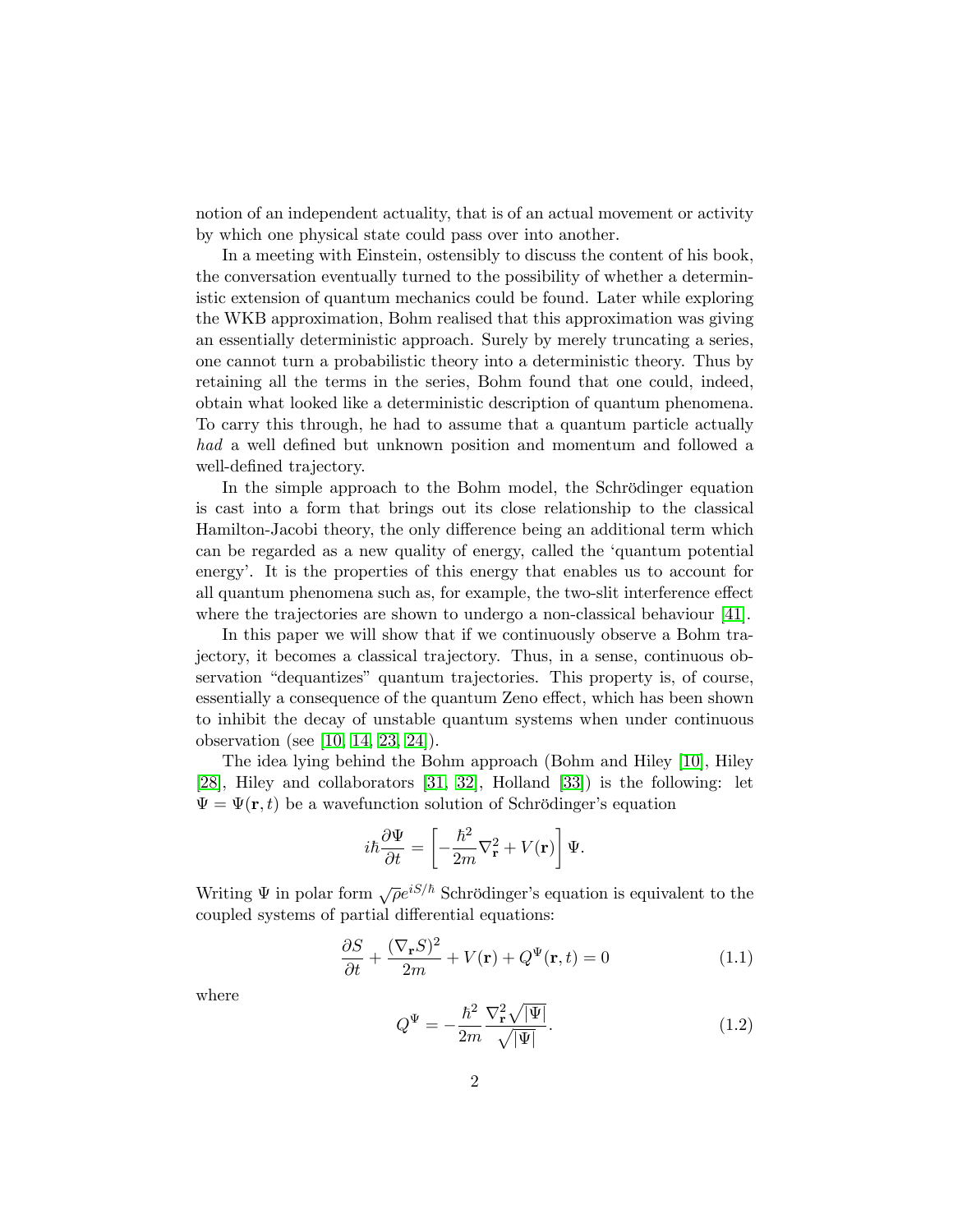is Bohm's quantum potential (equation  $(1.1)$ ) is thus mathematically a Hamilton-Jacobi equation), and

<span id="page-2-0"></span>
$$
\frac{\partial \rho}{\partial t} + \nabla_{\mathbf{r}} \left( \rho \frac{\nabla_{\mathbf{r}} S}{m} \right) = 0 \tag{1.3}
$$

which is an equation of continuity that ensures the conservation of probability. The trajectory of the particle is determined by the equation

<span id="page-2-1"></span>
$$
m\dot{\mathbf{r}}^{\Psi} = \nabla_{\mathbf{r}} S(\mathbf{r}^{\Psi}, t) \quad , \quad \mathbf{r}^{\Psi}(t_0) = \mathbf{r}_0 \tag{1.4}
$$

where  $r_0$  is the initial position.

The simple derivation of equations [\(1.1\)](#page-1-0) to [\(1.3\)](#page-2-0) obscures a deeper mathematical relation between the Hilbert space formalism of quantum mechanics and the Hamiltonian flows of classical mechanics. This exact relationship has been derived in very general terms by de Gosson and Hiley [\[21\]](#page-19-3), a pa-per that generalises the earlier work of de Gosson [\[17,](#page-19-4) [18,](#page-19-5) [20\]](#page-19-6). Specifically what we show is that there is a one-to-one and onto correspondence between Hamiltonian flows generated by a Hamiltonian  $H$  and the strongly continuous unitary one-parameter groups satisfying Schrödinger's equation with Hamiltonian operator  $H = H(x, -i\hbar\nabla_x, t)$  obtained from H by Weyl quantisation. This relation exploits the metaplectic representation of the underlying symplectic structure [\[17,](#page-19-4) [18,](#page-19-5) [20\]](#page-19-6). It is the metaplectic structure that gives rise to the quantum properties. Since the classical and quantum motions are related but different, it was proposed in de Gosson [\[19\]](#page-19-7) to call the object that obeys the Bohmian law of motion  $(1.4)$  a metatron.

We choose this term rather than the usual term 'particle', because we are talking about an excitation induced by the metaplectic representation of the underlying Hamiltonian evolution, rather than a classical object. Indeed a deeper investigation suggests that the metatron is more like an invariant feature of an underlying extended process, which elsewhere we have argued that the term *quantum blob* [\[22\]](#page-19-8) may be more suggestive. However in this paper it is sufficient to regard it as a particle-like object.

We have frequently been asked the question "Didn't Bohm believe that there was an actual classical point-like particle following these quantum trajectories?" The answer is a definite No! For Bohm there was no solid particle either, but instead, at the fundamental level, there was a basic process or activity which left a 'track' in, say, a bubble chamber. Thus the track could be explained by the enfolding and unfolding of an invariant form in the overall underlying process [\[7\]](#page-18-5).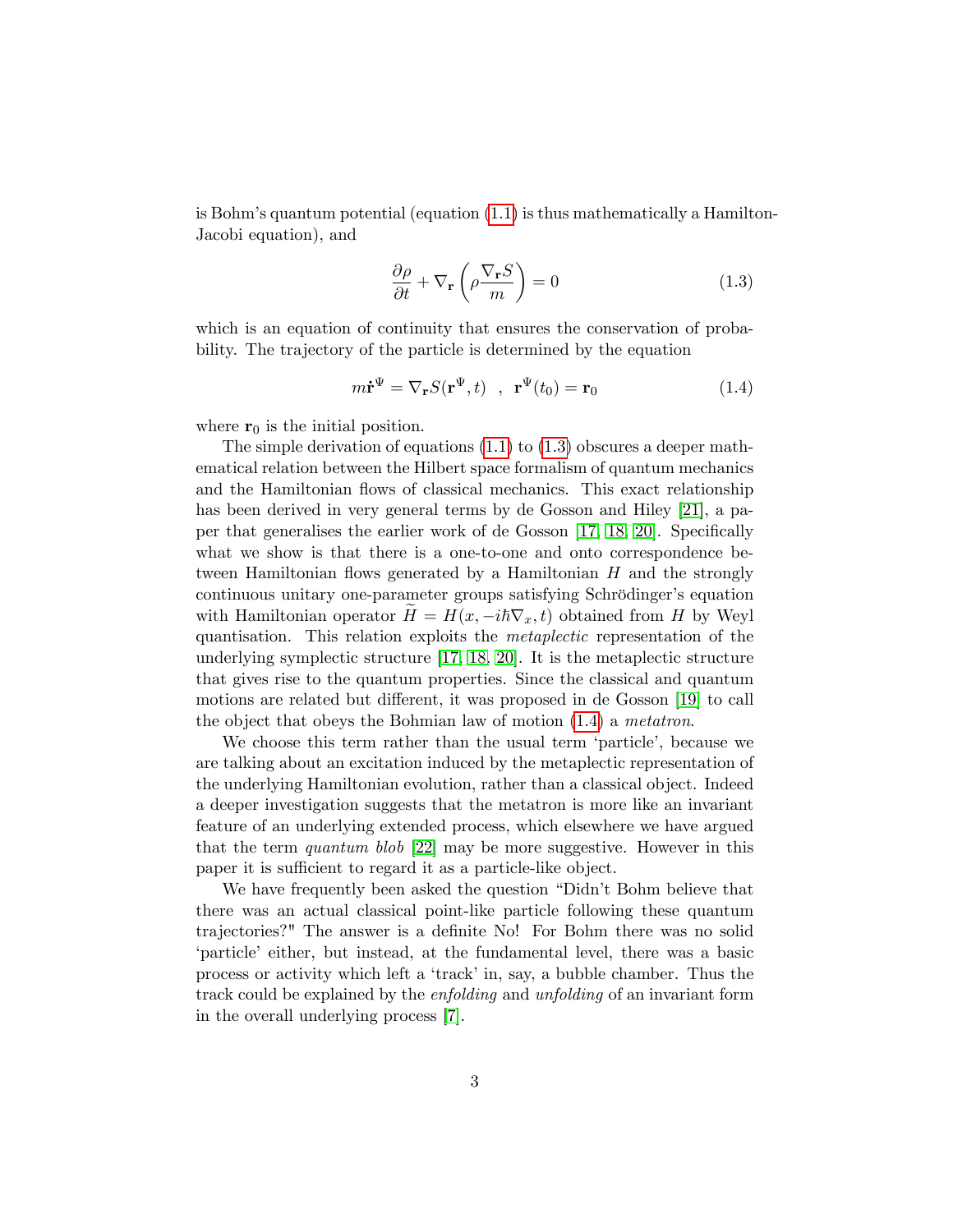Thus rather than seeing the track as the continuous movement of a material particle, it can be regarded as the continuity of a "quasi-local, semi-stable autonomous form" evolving within this unfolding process [\[28\]](#page-19-2). This is what we call the metatron.

The question we will answer here is the following:

What do we see if we perform a continuous observation of the metatron's trajectory?

Firstly, we will examine the mathematical consequences of continuous observation. We start by assuming the continuously observed trajectory is smooth, and then show that the trajectory we see is the *classical* trajectory determined by the Hamiltonian function

$$
H(\mathbf{r}, \mathbf{p}) = \frac{\mathbf{p}^2}{2m} + V(\mathbf{r}).
$$
\n(1.5)

Does this mean that Bohmian trajectories in general are not "real", but must be regarded as "surreal"? No, they are not surreal simply because we are making a distinction between what is, and what is observed by a physical measurement.

Two illustrate this point consider the two-slit experiment referred to above. If no attempt is made to observe the trajectories, then they must be like those calculated in Philippidis *et al* [\[41\]](#page-20-0) to be consistent with the observed interference pattern. However if we observe the motion of the ëparticle' as it passes through one of the slits, we will see no wave-like behaviour. Rather we will see a classical trajectory showing no interference effects. In this sense the approach is consistent with standard quantum mechanics. But there is no randomisation of any phase and there is no need for decoherence. Let us now see how this is achieved.

# 2 Bohmian Trajectories Are Hamiltonian

Let us start with the particular case where the metatron is initially localized at a point. In this case the Bohm trajectory is Hamiltonian, a point that we explain in section 2.2 (the general case is slightly more subtle; we refer to the papers by Holland [\[34,](#page-20-4) [35\]](#page-20-5) for a thorough discussion of the interpretation of Bohmian trajectories from the Hamiltonian point of view).

We will consider systems of  $N$  material particles with the same mass  $m$ , and work in generalized coordinates  $\boldsymbol{x} = (x_1, ..., x_n)$  and  $\boldsymbol{p} = (p_1, ..., p_n)$ ,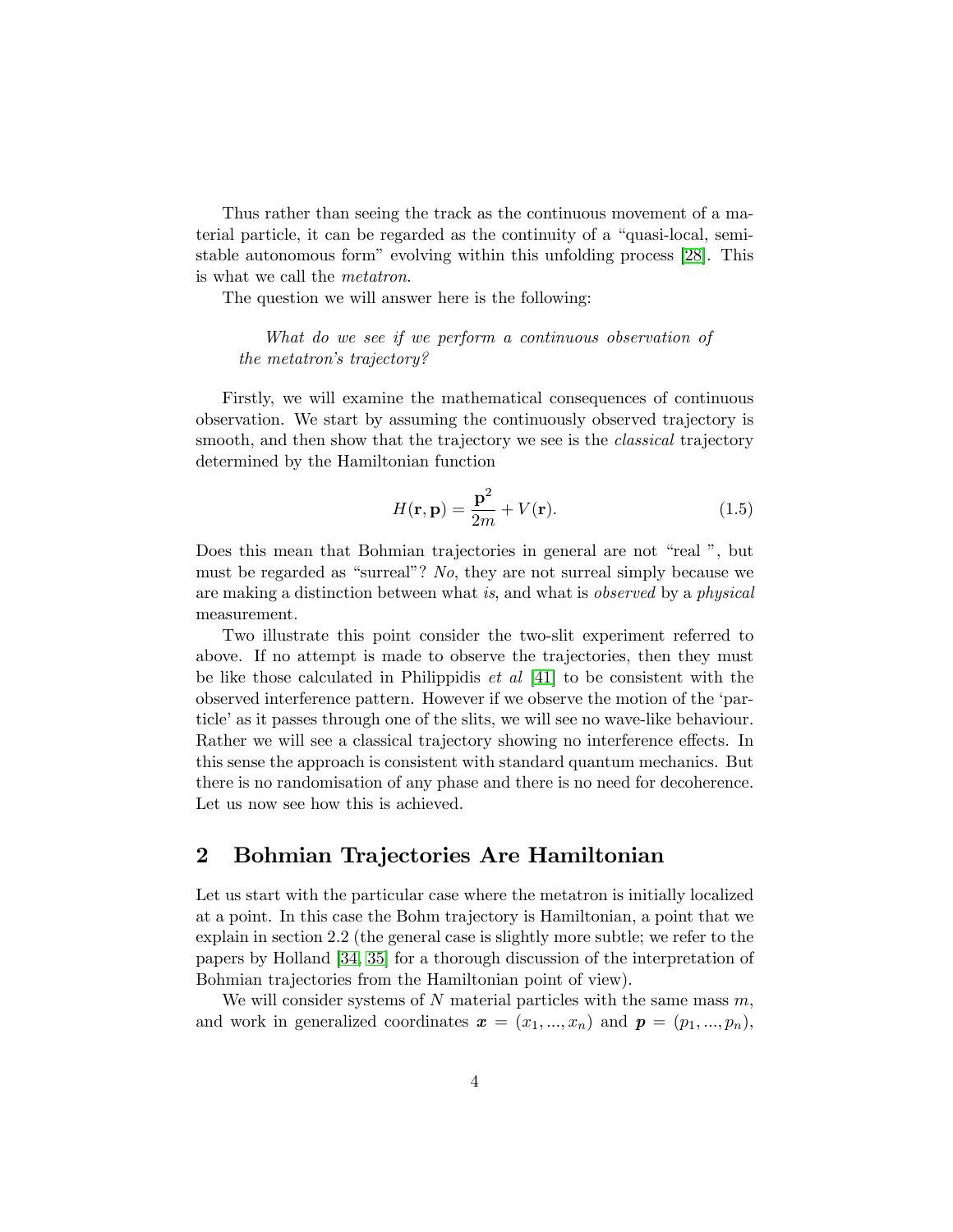$n = 3N$ . Suppose that this system is sharply localized at a point  $x_0 =$  $(x_{1,0},...,x_{n,0})$  at time  $t_0$ . The classical Hamiltonian function is

<span id="page-4-0"></span>
$$
H(\boldsymbol{x}, \boldsymbol{p}) = \frac{\boldsymbol{p}^2}{2m} + V(\boldsymbol{x}).
$$
\n(2.1)

We have assumed a scalar potential,  $V(x)$ , here for simplicity. However the analysis presented below can be extended to cover the case of a vector potential, and of time-dependent potentials,

The organising field of the system with Hamiltonian  $(2.1)$  is the solution of the Schrödinger equation

$$
i\hbar \frac{\partial \Psi}{\partial t} = \left[ -\frac{\hbar^2}{2m} \nabla_x^2 + V(x) \right] \Psi , \quad \Psi(x, t_0) = \delta(x - x_0) \quad (2.2)
$$

where  $\nabla_x$  is the *n*-dimensional gradient in the variables  $x_1, ..., x_n$ . The function  $\Psi$  is thus just the propagator  $G(x, x_0; t, t_0)$  of the Schrödinger equation. We write  $G$  in polar form

<span id="page-4-1"></span>
$$
G(\mathbf{x}, \mathbf{x}_0; t, t_0) = \sqrt{\rho(\mathbf{x}, \mathbf{x}_0; t, t_0)} e^{\frac{i}{\hbar} S(\mathbf{x}, \mathbf{x}_0; t, t_0)}.
$$
 (2.3)

The equation of motion [\(1.4\)](#page-2-1) is in this case

<span id="page-4-2"></span>
$$
m\dot{x}^{\Psi} = \nabla_{\bm{x}} S(\bm{x}^{\Psi}, \bm{x}_0; t, t_0) \quad , \quad \bm{x}^{\Psi}(t_0) = \bm{x}_0. \tag{2.4}
$$

## 2.1 Short-time estimates

We are going to discuss short-time estimates for the functions S and  $\rho$ . The interest of such estimates is two-fold: they will not only allow us to give a precise statement of the Zeno effect for Bohmian trajectories, but they will also allow us to prove in detail the Hamiltonian character of these trajectories.

We assume that the potential  $V$  is at least twice differentiable (with continuous derivatives) in the variables  $x_1, ..., x_n$ . Writing the quantum propagator in polar form [\(2.3\)](#page-4-1), the phase  $S = S(\mathbf{x}, \mathbf{x}_0; t, t_0)$  is a solution of the quantum Hamilton–Jacobi equation

$$
\frac{\partial S}{\partial t} + \frac{1}{2m} (\nabla_x S)^2 + V + Q = 0 \tag{2.5}
$$

where the quantum potential  $Q$  is given by

$$
Q(\mathbf{x}, \mathbf{x}_0; t, t_0) = -\frac{\hbar^2}{2m} \frac{\nabla_{\mathbf{x}}^2 \sqrt{\rho(\mathbf{x}, \mathbf{x}_0; t, t_0)}}{\sqrt{\rho(\mathbf{x}, \mathbf{x}_0; t, t_0)}}.
$$
(2.6)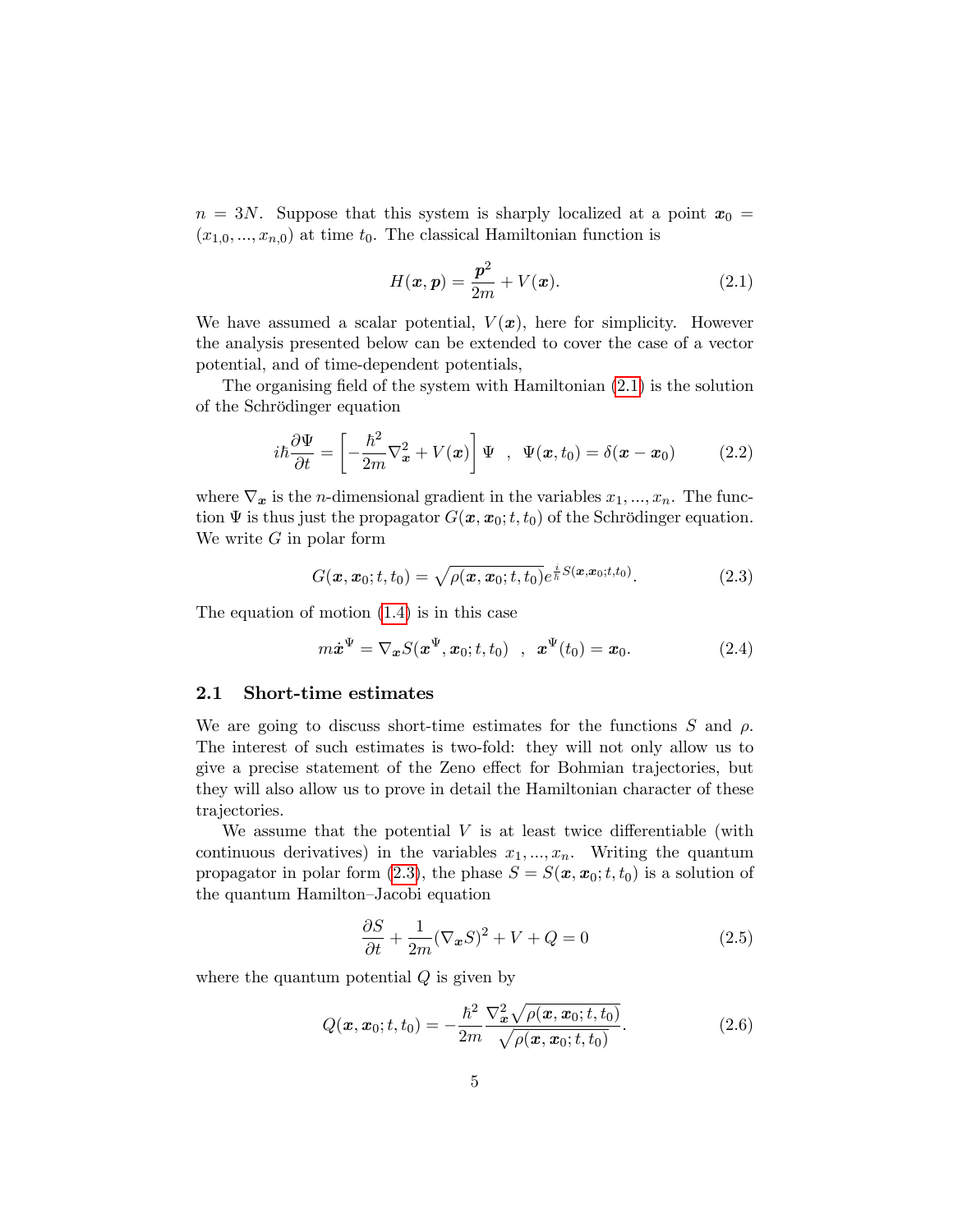(We will see below that Q is indeed defined for t sufficiently close to  $t_0$ , which is all we need in our discussion of the Hamiltonian character of Bohmian trajectories).

Let  $U_{t,t_0}$  be the quantum propagator, that is

$$
U_{t,t_0}\psi_0(x) = \int G(\boldsymbol{x}, \boldsymbol{x}_0; t, t_0)\psi_0(x_0)dx_0.
$$
 (2.7)

Since  $U_{t,t_0} = U_{t,t_1} U_{t_1,t_0}$  for all times  $t, t_0, t_1$  we have

<span id="page-5-0"></span>
$$
G(\boldsymbol{x},\boldsymbol{x}_0;t,t_0)=\int G(\boldsymbol{x},\boldsymbol{x}_1;t,t_1)G(\boldsymbol{x}_1,\boldsymbol{x}_0;t_1,t_0)dx_1.
$$
 (2.8)

Let N be an integer and set  $\Delta t = (t - t_0)/N$ . It follows from [\(2.8\)](#page-5-0) by iteration that

<span id="page-5-1"></span>
$$
G(\boldsymbol{x}, \boldsymbol{x}_0; t, t_0) = \int \prod_{j=1}^{N-1} dx_j \prod_{k=0}^{N-1} G(\boldsymbol{x}_{k+1}, \boldsymbol{x}_k; t_k + \Delta t, t_k).
$$
 (2.9)

We emphasize that this formula is *exact*, and involves no approximations. The basic fact is now that for  $N \to \infty$  formula [\(2.9\)](#page-5-1) will still hold if we replace the term  $G(\mathbf{x}_{k+1}, \mathbf{x}_k; t_k + \Delta t, t_k)$  with another function differing from it by a term that goes to zero faster than  $\Delta t$  (this can easily be proved using the Lie–Trotter formula; see e.g. Chorin et al. [\[12\]](#page-18-6), de Gosson [\[19\]](#page-19-7), Appendix  $B$ ). It turns out that this condition is satisfied by the short-time propagator

$$
G_{\rm sh}(\mathbf{x}, \mathbf{x}_0; t, t_0) = \sqrt{\rho_{\rm sh}(t - t_0)} e^{\frac{i}{\hbar} W_{\rm sh}(\mathbf{x}, \mathbf{x}_0; t - t_0)}.
$$
 (2.10)

(see e.g. Schulman [\[46\]](#page-21-0), Nelson [\[39\]](#page-20-6), Gaveau et al. [\[15\]](#page-18-7)), Makri and Miller [\[36,](#page-20-7) [37\]](#page-20-8), de Gosson [\[19\]](#page-19-7) (Chapter 7), Schiller [\[43,](#page-21-1) [44\]](#page-21-2)). Here

<span id="page-5-2"></span>
$$
\rho_{\rm sh}(t - t_0) = \left(\frac{m}{2\pi i\hbar(t - t_0)}\right)^n \tag{2.11}
$$

and

$$
W_{\rm sh}(t-t_0) = \sum_{j=1}^{n} \frac{m(x_j - x_{0,j})^2}{2(t-t_0)} - \widetilde{V}(\boldsymbol{x}, \boldsymbol{x}_0)(t-t_0)
$$
(2.12)

where  $V(\mathbf{x}, \mathbf{x}')$  is the average value of the potential on the line segment  $[\boldsymbol{x}',\boldsymbol{x}]$ :

$$
\widetilde{V}(\boldsymbol{x}, \boldsymbol{x}_0) = \int_0^1 V(\lambda \boldsymbol{x} + (1 - \lambda) \boldsymbol{x}_0) d\lambda.
$$
 (2.13)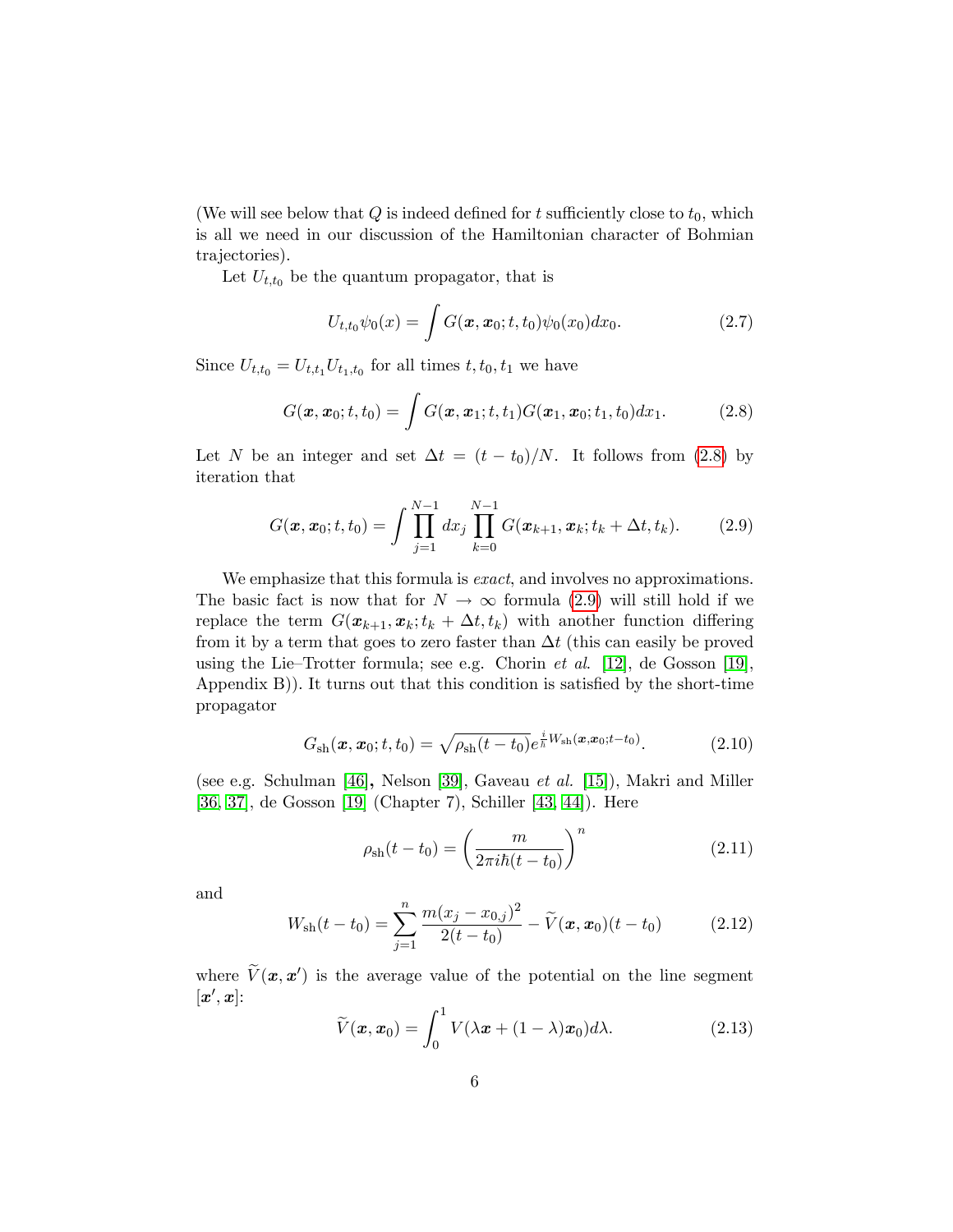In fact one has (see the references above)

$$
G_{\rm sh}(\mathbf{x}, \mathbf{x}_0; t, t_0) = G(\mathbf{x}, \mathbf{x}_0; t, t_0) + O((t - t_0)^2)
$$
 (2.14)

when  $t \to t_0 \to 0$ . In view of the standard inequality  $||u| - |z|| \leq |u - z|$ valid for all complex numbers  $u$  and  $z$  it follows that

$$
\rho(\mathbf{x}, \mathbf{x}_0; t, t_0) = \rho_{sh}(t - t_0) + O((t - t_0)^2)
$$
\n(2.15)

that is, in view of definition [\(2.11\)](#page-5-2) of  $\rho_{\rm sh}$ ,

$$
\rho(\boldsymbol{x}, \boldsymbol{x}_0; t, t_0) = \left(\frac{m}{2\pi i\hbar(t - t_0)}\right)^n \left(1 + O((t - t_0)^{n+2})\right). \tag{2.16}
$$

Using the exact series expansions for  $S$  given in Makri and Miller [\[37\]](#page-20-8) one sees that this formula can be differentiated at all orders in the variables  $x_j$ and hence, in particular,

$$
\nabla_{\bm{x}}^2 \sqrt{\rho(\bm{x}, \bm{x}_0; t, t_0)} = O((t - t_0)^2)
$$
\n(2.17)

from which immediately follows that the quantum potential satisfies the estimate

$$
Q(\boldsymbol{x}, \boldsymbol{x}_0; t, t_0) = O((t - t_0)^{n/2 + 2}); \tag{2.18}
$$

 $Q$  is thus defined for t close to  $t_0$ , but is very small. This estimate has the following important consequence: expanding the phase  $S$  in a second order Taylor series around  $t = t_0$  we get

<span id="page-6-0"></span>
$$
S(\boldsymbol{x}, \boldsymbol{x}_0; t, t_0) = \sum_{j=1}^n \frac{m(x_j - x_{0,j})^2}{2(t - t_0)} - \widetilde{V}(\boldsymbol{x}, \boldsymbol{x}_0)(t - t_0) + O((t - t_0)^2). \tag{2.19}
$$

**Remark 1** We would like to make the following comment: one often finds in the literature a formula similar to [\(2.19\)](#page-6-0), but where the average potential is replaced by  $V(\frac{1}{2})$  $\frac{1}{2}(x_0+x)$  or  $\frac{1}{2}(V(x_0)+V(x))$  (or sometimes bluntly by  $V(x)$ ). We emphasize that all these choices are incorrect and that, when used, lead to approximate propagators which are not correct to order  $O(t$  $t_0$ ). See the detailed discussion in Makri and Miller [\[36\]](#page-20-7); the necessity for the choice  $(2.19)$  was also pointed out by one of us in [\[19\]](#page-19-7).

We observe that the quantum potential is absent from formula  $(2.19)$ ; we would actually have obtained the same approximation if we had replaced S with the solution  $S_{c}$  to the classical Hamilton–Jacobi equation

$$
\frac{\partial S_{\rm cl}}{\partial t} + \frac{1}{2m} (\nabla_{\mathbf{x}} S_{\rm cl})^2 + V = 0.
$$
 (2.20)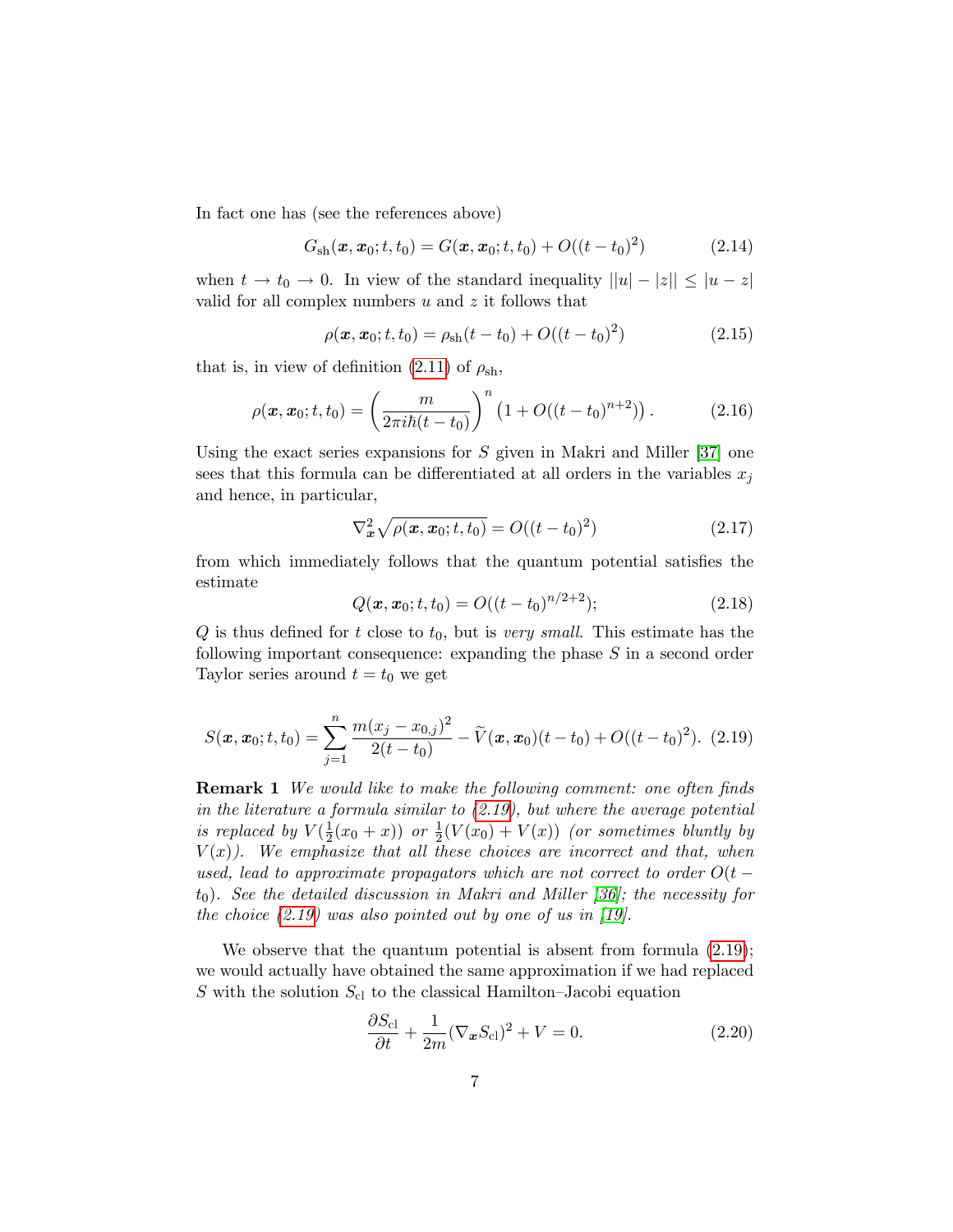Differentiating twice formula [\(2.19\)](#page-6-0) with respect to the variables  $x_j$  and  $x_{0,j}$ the second derivatives of  $S$  are given by

$$
\frac{\partial^2 S}{\partial x_j \partial x_{0,k}} = \frac{m}{t - t_0} \delta_{jk} + O(t - t_0)
$$
\n(2.21)

and hence the Hessian matrix  $S_{x,x_0}$  (i.e. the matrix of mixed second derivatives) satisfies

<span id="page-7-3"></span>
$$
\det(S_{\bm{x},\bm{x}_0}) = \left(\frac{m}{t-t_0}\right)^n + O(t-t_0). \tag{2.22}
$$

Formula [\(2.19\)](#page-6-0) is the key to the following important asymptotic version of Bohm's equation of motion  $(2.4)$ :

<span id="page-7-0"></span>
$$
\dot{\boldsymbol{x}}^{\Psi} = \frac{\boldsymbol{x}^{\Psi} - \boldsymbol{x}_0}{t - t_0} - \frac{1}{2m} \nabla_{\boldsymbol{x}} V(\boldsymbol{x}_0)(t - t_0) + O((t - t_0)^2)). \tag{2.23}
$$

Let us prove this formula. Using the expansion [\(2.19\)](#page-6-0), formula [\(2.4\)](#page-4-2) becomes

<span id="page-7-1"></span>
$$
\dot{\boldsymbol{x}}^{\Psi} = \frac{\boldsymbol{x}^{\Psi} - \boldsymbol{x}_0}{t - t_0} - \frac{1}{m} \nabla_{\boldsymbol{x}} \tilde{V}(\boldsymbol{x}^{\Psi}, \boldsymbol{x}_0) (t - t_0) + O((t - t_0)^2). \tag{2.24}
$$

Let us show that

<span id="page-7-2"></span>
$$
\nabla_{\boldsymbol{x}}\tilde{V}(\boldsymbol{x}^{\Psi},\boldsymbol{x}_0)=\frac{1}{2}\nabla_{\boldsymbol{x}}V(\boldsymbol{x}_0)+O(t-t_0); \qquad (2.25)
$$

this will complete the proof of formula  $(2.23)$ . We first note that  $(2.24)$ implies in particular that

$$
\dot{x}^{\Psi} = \frac{x^{\Psi} - x_0}{t - t_0} + O(t - t_0)
$$
\n(2.26)

and thus  $x^{\Psi}$  is given by

<span id="page-7-4"></span>
$$
\boldsymbol{x}^{\Psi} = \boldsymbol{x}_0 + \frac{\boldsymbol{p}_0}{m}(t - t_0) + O((t - t_0)^2)
$$
 (2.27)

where  $p_0$  is an arbitrary constant vector. In particular we have  $O(\boldsymbol{x}^{\Psi} - \boldsymbol{x}_0) =$  $O(t - t_0)$  and hence

$$
\nabla_{\boldsymbol{x}} \tilde{V}(\boldsymbol{x}^{\Psi}, \boldsymbol{x}_0) = \nabla_{\boldsymbol{x}} \tilde{V}(\boldsymbol{x}_0, \boldsymbol{x}_0) + O(\boldsymbol{x}^{\Psi} - \boldsymbol{x}_0)
$$
  
= 
$$
\nabla_{\boldsymbol{x}} \tilde{V}(\boldsymbol{x}_0, \boldsymbol{x}_0) + O(t - t_0)
$$
 (2.28)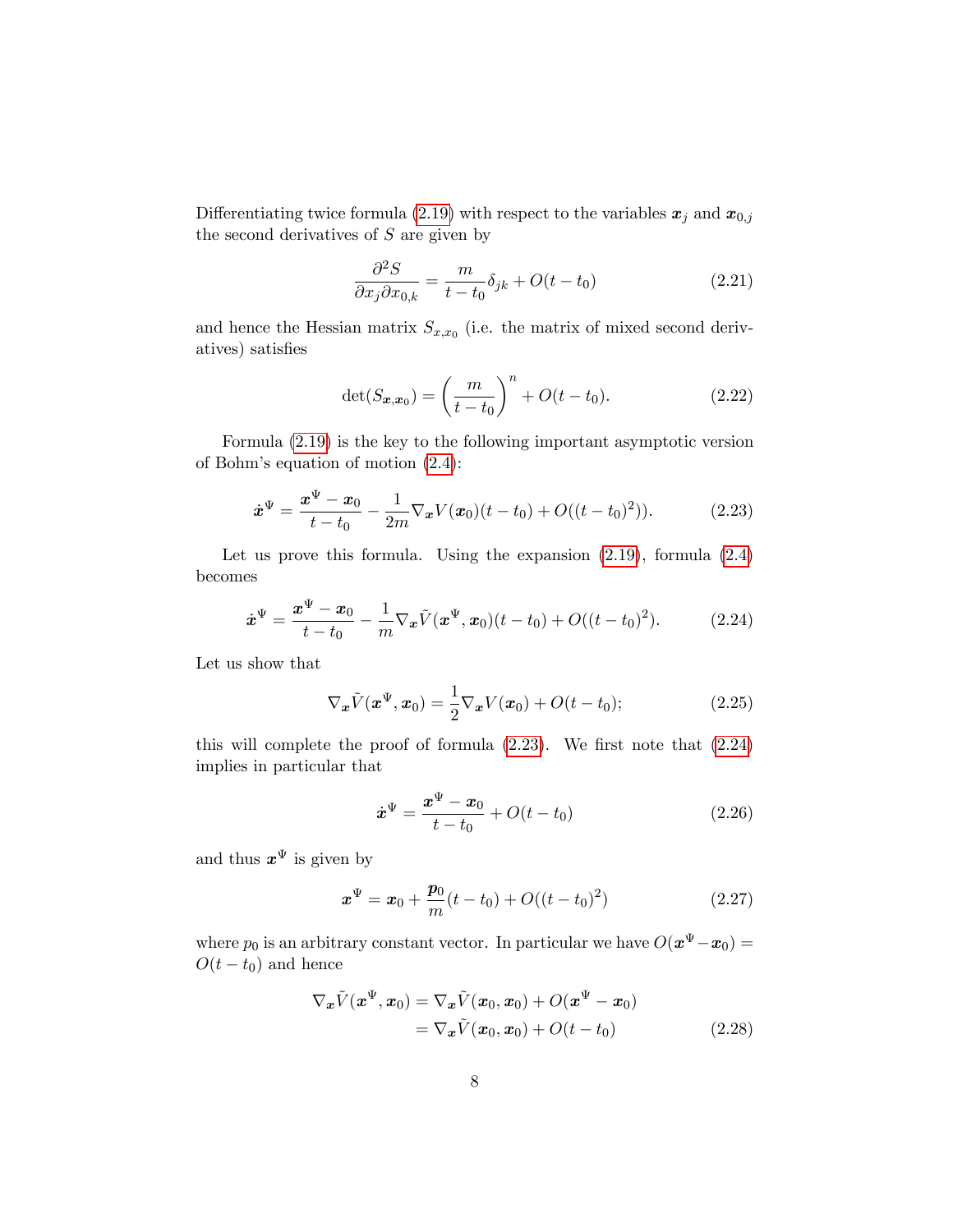from which it follows that

$$
\nabla_{\boldsymbol{x}} \tilde{V}(\boldsymbol{x}^{\Psi}, \boldsymbol{x}_0) = \int_0^1 \lambda \nabla_{\boldsymbol{x}} V(\lambda \boldsymbol{x}_0 + (1 - \lambda) \boldsymbol{x}_0) d\lambda + O(t - t_0)
$$
  
= 
$$
\frac{1}{2} \nabla_{\boldsymbol{x}} V(\boldsymbol{x}_0) + O(t - t_0)
$$
(2.29)

which is precisely the estimate [\(2.25\)](#page-7-2).

## 2.2 The Hamiltonian character of Bohmian trajectories

Let  $p_0 = (p_{1,0},...,p_{n,0})$  be an arbitrary momentum vector, and set

<span id="page-8-0"></span>
$$
\boldsymbol{p}_0 = -\nabla_{\boldsymbol{x}_0} S(\boldsymbol{x}, \boldsymbol{x}_0; t, t_0). \tag{2.30}
$$

In view of formula [\(2.22\)](#page-7-3), the Hessian of S in the variables x and  $x_0$  is invertible for small values of  $t$ , hence the implicit function theorem implies that [\(2.30\)](#page-8-0) determines a function  $\mathbf{x} = \mathbf{x}(t)$  (depending on  $\mathbf{x}_0$  and  $t_0$  viewed as parameters), defined by

<span id="page-8-2"></span>
$$
p_0 = -\nabla_{x_0} S(x(t), x_0; t, t_0).
$$
 (2.31)

Setting

<span id="page-8-4"></span>
$$
\boldsymbol{p}(t) = \nabla_{\boldsymbol{x}} S(\boldsymbol{x}(t), \boldsymbol{x}_0; t, t_0) \tag{2.32}
$$

we claim that the functions  $x(t)$  and  $p(t)$  thus defined are solutions of the Hamilton equations

<span id="page-8-3"></span>
$$
\dot{\boldsymbol{x}} = \nabla_{\boldsymbol{p}} H^{\Psi}(\boldsymbol{x}, \boldsymbol{p}, t) \quad , \quad \dot{\boldsymbol{p}} = -\nabla_{\boldsymbol{x}} H^{\Psi}(\boldsymbol{x}, \boldsymbol{p}, t) \tag{2.33}
$$

and that we have  $x(t_0) = x_0$ ,  $p(t_0) = p_0$ . We are actually going to use classical Hamilton–Jacobi theory (see  $[2, 16, 19, 20]$  $[2, 16, 19, 20]$  $[2, 16, 19, 20]$  $[2, 16, 19, 20]$  or any introductory text on analytical mechanics). For notational simplicity we assume that  $n = 1$ . The function S satisfies the equation

<span id="page-8-1"></span>
$$
\frac{\partial S}{\partial t} + \frac{1}{2m} \left( \frac{\partial S}{\partial x} \right)^2 + V(x) - \frac{\hbar^2}{2m} \frac{1}{\sqrt{\rho}} \frac{\partial^2 \sqrt{\rho}}{\partial x^2} = 0; \tag{2.34}
$$

introducing the quantum potential

$$
Q^{\Psi} = -\frac{\hbar^2}{2m} \frac{1}{\sqrt{\rho}} \frac{\partial^2 \sqrt{\rho}}{\partial x^2}
$$
 (2.35)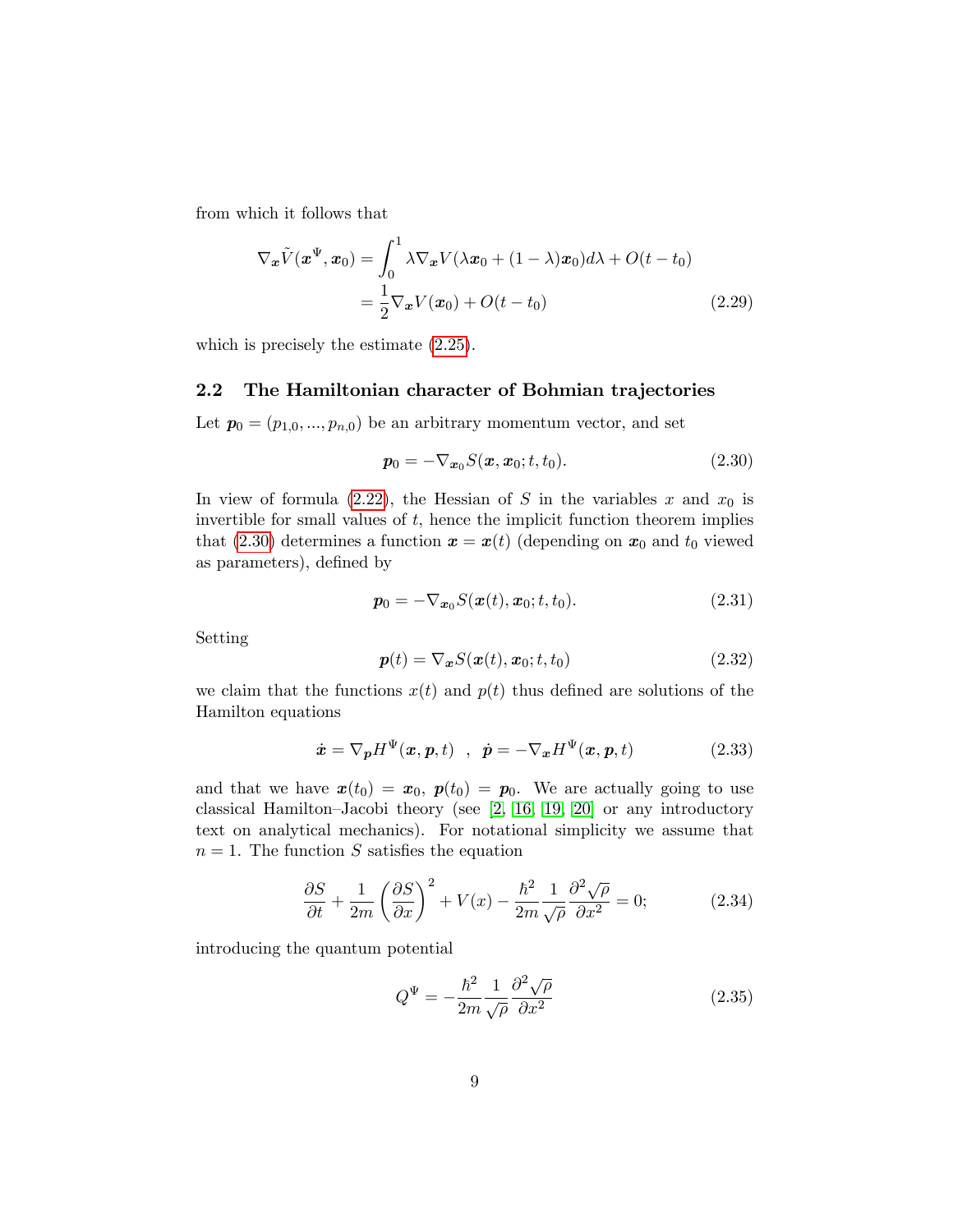we set  $H^{\Psi} = H + Q^{\Psi}$  so that [\(2.34\)](#page-8-1) is just the quantum Hamilton–Jacobi equation

<span id="page-9-2"></span>
$$
\frac{\partial S}{\partial t} + H^{\Psi}\left(x, \frac{\partial S}{\partial x}, t\right) = 0.
$$
 (2.36)

Differentiating the latter with respect to  $p = \partial S/\partial x$  yields, using the chain rule,

<span id="page-9-1"></span>
$$
\frac{\partial^2 S}{\partial x_0 \partial t} + \frac{\partial H^{\Psi}}{\partial p} \frac{\partial^2 S}{\partial x_0 \partial x} = 0
$$
 (2.37)

and differentiating the equation  $(2.31)$  with respect to time yields

<span id="page-9-0"></span>
$$
\frac{\partial^2 S}{\partial x_0 \partial t} + \frac{\partial^2 S}{\partial x \partial x_0} \dot{x} = 0.
$$
 (2.38)

Subtracting  $(2.38)$  from  $(2.37)$  we get

$$
\frac{\partial^2 S}{\partial x \partial x_0} \left( \frac{\partial H^{\Psi}}{\partial p} - \dot{x} \right) = 0 \tag{2.39}
$$

which produces the first Hamilton equation  $(2.33)$  since it is assumed that we have  $\partial^2 S/\partial x \partial x_0 \neq 0$ . Let us next show that the second Hamilton equation  $(2.33)$  is satisfied as well. For this we differentiate the quantum Hamilton– Jacobi equation  $(2.36)$  with respect to x, which yields

<span id="page-9-3"></span>
$$
\frac{\partial^2 S}{\partial x \partial t} + \frac{\partial H^{\Psi}}{\partial x} + \frac{\partial H^{\Psi}}{\partial p} \frac{\partial^2 S}{\partial x^2} = 0.
$$
 (2.40)

Differentiating the equality  $(2.32)$  with respect to t we get

$$
\frac{\partial^2 S}{\partial t \partial x} = -\dot{p}(t) - \frac{\partial^2 S}{\partial x^2} \dot{x}
$$
\n(2.41)

and hence the equation [\(2.40\)](#page-9-3) can be rewritten

$$
- \dot{p}(t) - \frac{\partial^2 S}{\partial x^2} \dot{x} + \frac{\partial H^{\Psi}}{\partial x} + \frac{\partial H^{\Psi}}{\partial p} \frac{\partial^2 S}{\partial x^2} = 0.
$$
 (2.42)

Taking into account the relation  $\dot{x} = \partial H^{\Psi}/\partial p$  established above we have

$$
- \dot{p}(t) - \frac{\partial H^{\Psi}}{\partial x} = 0 \tag{2.43}
$$

which is precisely the second Hamilton equation [\(2.33\)](#page-8-3). There remains to show that we have  $x(t_0) = x_0$  and  $p(t_0) = p_0$ . Recall that  $x(t)$  is defined by the implicit equation

$$
p_0 = -\nabla_{x_0} S(x(t), x_0; t, t_0)
$$
\n(2.44)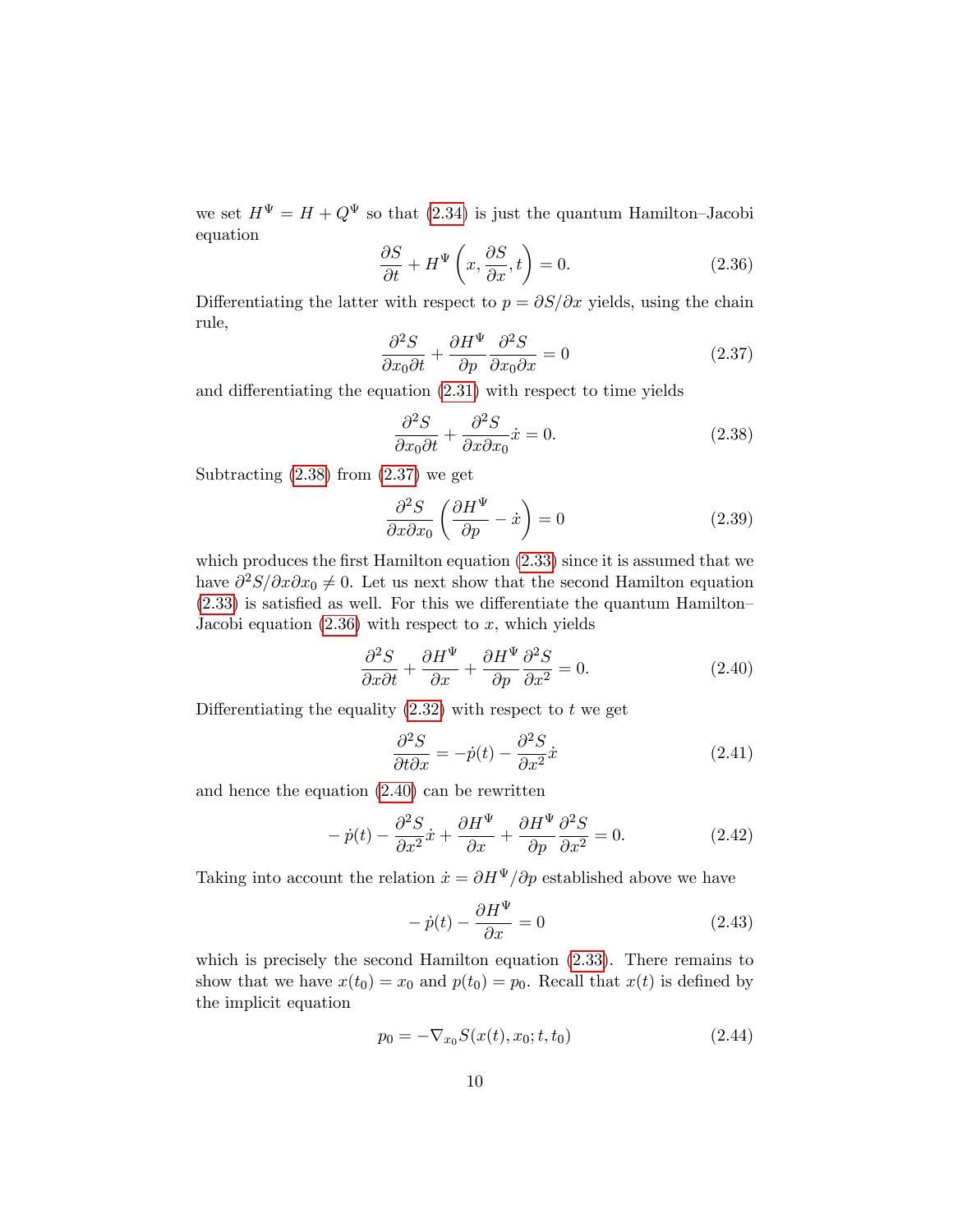(equation [\(2.31\)](#page-8-2)). In view of the short-time estimate [\(2.19\)](#page-6-0) this means that we have

$$
p_0 = \frac{m(x(t) - x_0)}{t - t_0} + O(t - t_0)
$$
\n(2.45)

and hence we must have  $\lim_{t\to t_0} x(t) = x(t_0) = x_0$ . This also implies that  $p_0 = m\dot{x}(t_0) = p(t_0).$ 

In conclusion we have thus shown that:

Bohm's equation of motion  $(2.4)$  is equivalent to Hamilton's equations [\(2.33\)](#page-8-3).

To complete our discussion, we make two important observations:

- $\bullet$  Even when the Hamiltonian function  $H$  does not depend explicitly on time, the function  $H^{\Psi} = H + Q^{\Psi}$  is usually time-dependent (because the quantum potential generally is), so the flow  $(f_t^{\Psi})$  it determines does not inherit the usual group property  $f_t f_{t'} = f_{t+t'}$  of the flow determined by the classical Hamiltonian  $H$ . One has instead to use the "time-dependent flow"  $(f_{t,t'}^{\Psi})$ , which has a groupoid property in the sense that  $f_{t,t'}^{\Psi} f_{t',t''}^{\Psi} = f_{t,t''}^{\Psi}$ .
- The time-dependent flow  $(f_{t,t'}^{\Psi})$  consists of canonical transformations; that is, the Jacobian matrix of  $f_{t,t'}^{\Psi}$  calculated at any point  $(x, p)$  where it is defined by a symplectic matrix. This is an immediate consequence of the fact discussed above, namely, that the flow determined by  $an y$ Hamiltonian function has this property.

We have seen that the Bohmian trajectory for a particle initially sharply localized at a point  $x_0$  is Hamiltonian, and in fact governed by the Hamilton equations [\(2.33\)](#page-8-3):

<span id="page-10-1"></span>
$$
\dot{\boldsymbol{x}} = \nabla_{\boldsymbol{p}} H^{\Psi}(\boldsymbol{x}, \boldsymbol{p}, t) \quad , \quad \dot{\boldsymbol{p}} = -\nabla_{\boldsymbol{x}} H^{\Psi}(\boldsymbol{x}, \boldsymbol{p}, t). \tag{2.46}
$$

The discussion of short-time solutions of Bohm's equation of motion allows us to give approximations to the solution. First, the solutions of the equation  $\dot{\boldsymbol{x}} = \nabla_{\boldsymbol{p}}H^{\Psi}(\boldsymbol{x}, \boldsymbol{p}, t)$  are given by the simple relation

$$
\boldsymbol{x}^{\Psi}(t) = \boldsymbol{x}_0 + \frac{\boldsymbol{p}_0}{m}(t - t_0) + O((t - t_0)^2)
$$
 (2.47)

as was already noticed in [\(2.27\)](#page-7-4). Then we proved that the momentum  $\mathbf{p}^{\Psi}(t) = m\dot{\mathbf{x}}^{\Psi}(t)$  is given by equation [\(2.23\)](#page-7-0):

<span id="page-10-0"></span>
$$
m\dot{x}^{\Psi}(t) = \frac{m(x^{\Psi}(t) - x_0)}{t - t_0} - \frac{1}{2}\nabla_x V(x_0)(t - t_0) + O((t - t_0)^2). \tag{2.48}
$$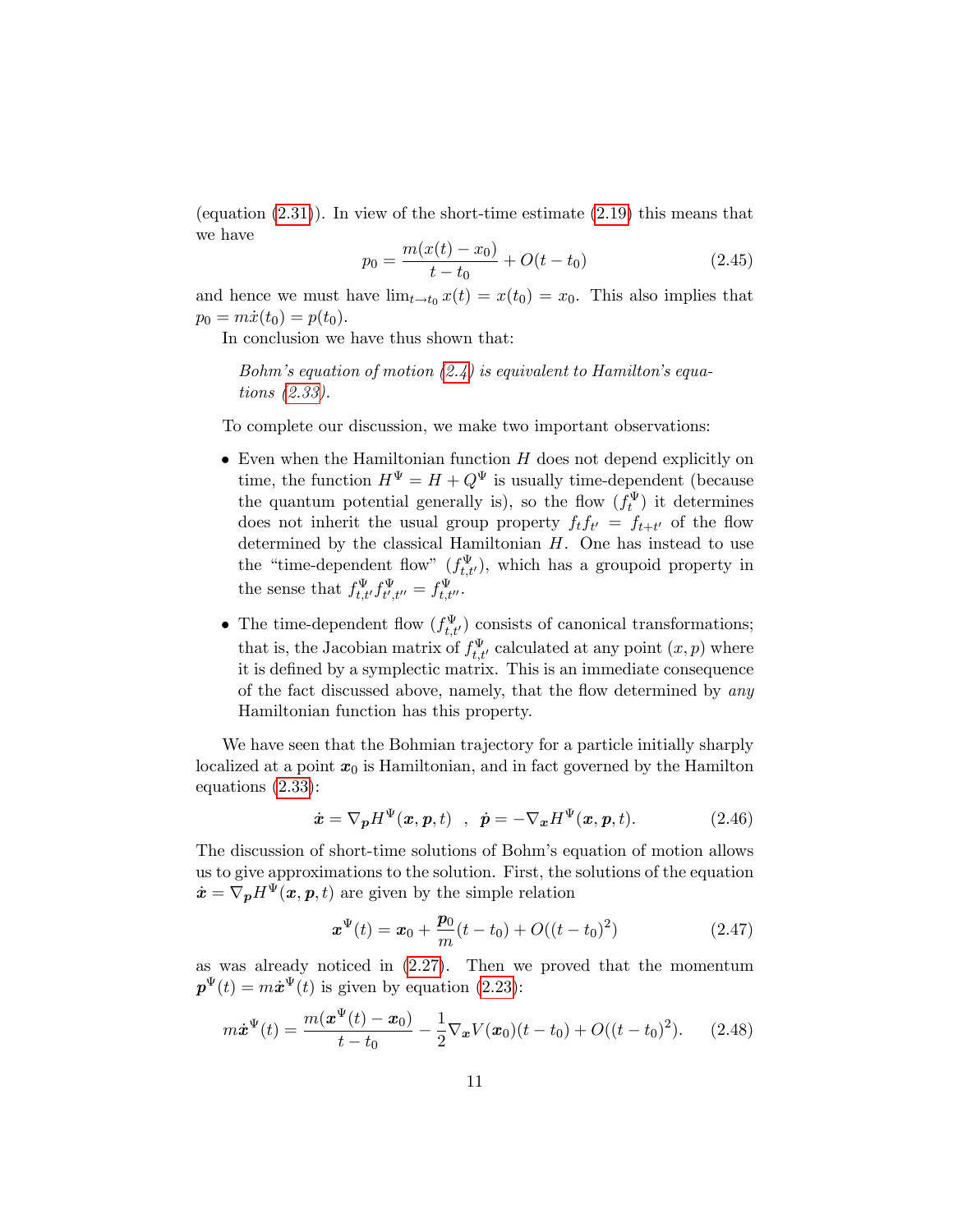However we cannot solve this equation by inserting the value of  $x^{\Psi}(t)$  above since this would lead to an estimate modulo  $O(t-t_0)$  not  $O((t-t_0)^2)$ . What we do is the following: differentiating both sides of the equation  $(2.48)$  with respect to t we get

$$
\ddot{x}^{\Psi}(t) = \frac{\dot{x}^{\Psi}(t) - x_0}{(t - t_0)^2} + \frac{\dot{x}^{\Psi}(t)}{t - t_0} - \frac{1}{2m} \nabla_x V(x_0) + O(t - t_0)
$$
(2.49)

that is, replacing  $\dot{x}^{\Psi}(t)$  by the value given by [\(2.48\)](#page-10-0),

$$
\dot{\boldsymbol{p}}^{\Psi}(t) = m\ddot{\boldsymbol{x}}^{\Psi}(t) = -\nabla_{\boldsymbol{x}}V(\boldsymbol{x}_0) + O(t - t_0). \tag{2.50}
$$

Solving this equation we get

$$
\boldsymbol{p}^{\Psi}(t) = \boldsymbol{p}_0 - \nabla_{\boldsymbol{x}} V(\boldsymbol{x}_0)(t - t_0) + O((t - t_0)^2). \tag{2.51}
$$

Summarizing, the solutions of the Hamilton equations [\(2.46\)](#page-10-1) for  $H^{\Psi} = H +$  $Q^{\Psi}$  are given by

<span id="page-11-1"></span>
$$
\boldsymbol{x}^{\Psi}(t) = \boldsymbol{x}_0 + \frac{\boldsymbol{p}_0}{m}(t - t_0) + O((t - t_0)^2)
$$
\n(2.52)

<span id="page-11-2"></span>
$$
\boldsymbol{p}^{\Psi}(t) = \boldsymbol{p}_0 - \nabla_{\boldsymbol{x}} V(\boldsymbol{x}_0)(t - t_0) + O((t - t_0)^2). \tag{2.53}
$$

The observant reader will have noticed that (up to the error term  $O((t-t_0)^2)$ ) there is no trace of the quantum potential  $Q^{\Psi}$  in these short-time formulas. Had we replaced the function  $H^{\Psi}$  with the classical Hamiltonian H we would actually have obtained exactly the same solutions, up to the  $O((t - t_0)^2)$ term.

## 3 Bohmian Zeno Effect

## 3.1 The case of quadratic potentials

Here is an easy case; it is in fact so easy that it is slightly misleading: the Bohmian trajectories are here classical trajectories from the beginning, because the quantum potential vanishes.

Let us assume that the potential  $V(x)$  is a quadratic form in the position variables, that is

$$
V(\boldsymbol{x}) = \frac{1}{2} M \boldsymbol{x} \cdot \boldsymbol{x} \tag{3.1}
$$

where  $M$  is a symmetric matrix. Using the theory of the metaplectic repre-sentation [\[17,](#page-19-4) [18,](#page-19-5) [19,](#page-19-7) [20\]](#page-19-6) it is well-known that the propagator  $G$  is given by the formula

<span id="page-11-0"></span>
$$
G(\boldsymbol{x}, \boldsymbol{x}_0; t, t_0) = \left(\frac{1}{2\pi i\hbar}\right)^{n/2} i^{m(t, t_0)} \sqrt{|\rho(t, t_0)|} e^{\frac{i}{\hbar}W(\boldsymbol{x}, \boldsymbol{x}_0; t, t_0)} \tag{3.2}
$$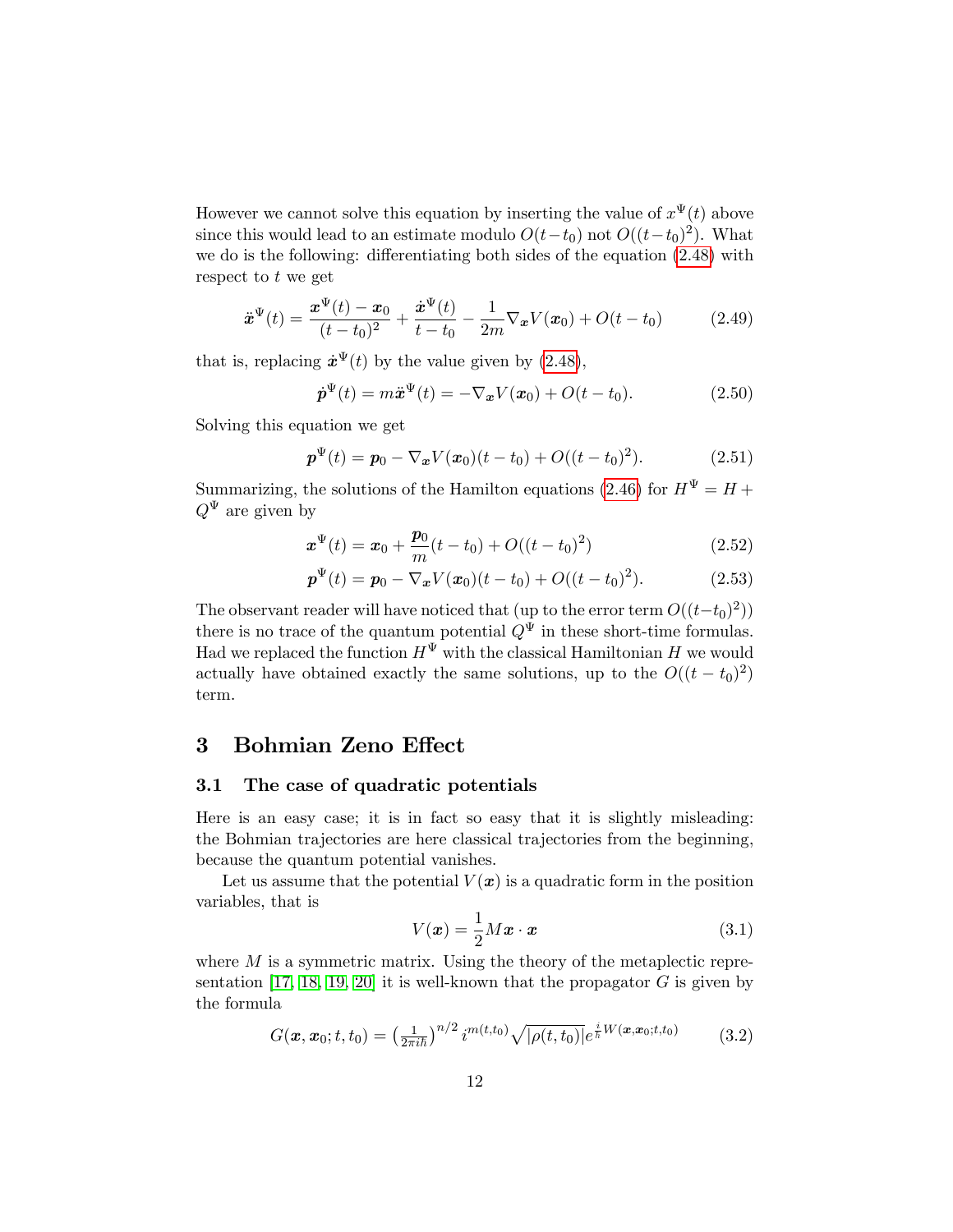where  $W(x, x_0; t, t_0)$  is Hamilton's two-point characteristic function (see e.g. [\[2,](#page-17-0) [16\]](#page-18-8)): it is a quadratic form

$$
W = \frac{1}{2} P \boldsymbol{x} \cdot \boldsymbol{x} - L \boldsymbol{x} \cdot \boldsymbol{x}_0 + \frac{1}{2} B \boldsymbol{x}_0 \cdot \boldsymbol{x}_0 \tag{3.3}
$$

where  $P = P(t, t_0)$  and  $B = B(t, t_0)$  are symmetric matrices and  $L = L(t, t_0)$ is invertible; viewed as function of x it satisfies the Hamilton–Jacobi equation

$$
\frac{\partial W}{\partial t} + \frac{(\nabla_{\boldsymbol{x}} W)^2}{2m} + \frac{1}{2} M {\boldsymbol{x}} \cdot {\boldsymbol{x}}.
$$
 (3.4)

Moreover,  $m(t, t_0)$  is an integer ("Maslov index") and  $\rho(t, t_0)$  is the determinant of  $L = L(t, t_0)$  (the Van Vleck density). Since  $m(t, t_0)$  and  $\rho(t, t_0)$  do not depend on x, it follows that the quantum potential  $Q^{\Psi}$  determined by the propagator [\(3.2\)](#page-11-0) is zero. Since we have  $H^{\Psi} = H + Q^{\Psi}$ , we see immediately that the quantum motion is perfectly classical in this case: the quantum equations of motion [\(2.33\)](#page-8-3) reduce to the ordinary Hamilton equations

$$
\dot{\boldsymbol{x}} = \frac{\boldsymbol{p}}{m} , \ \dot{\boldsymbol{p}} = -M\boldsymbol{x} \tag{3.5}
$$

which can be easily integrated: in particular the flow  $(f_t)$  they determine is a true flow (because  $H = H^{\Psi}$  is time-independent) and consists of symplectic matrices ([\[2,](#page-17-0) [19,](#page-19-7) [20,](#page-19-6) [16\]](#page-18-8)). In fact,

$$
f_t = e^{tX} , X = \begin{pmatrix} 0_{n \times n} & \frac{1}{m} I_{n \times n} \\ -M & 0_{n \times n} \end{pmatrix}.
$$
 (3.6)

Thus, in the case of quadratic potentials the Bohmian trajectories associated with the propagator are the usual Hamilton trajectories associated with the classical Hamiltonian function of the problem.

Suppose now that we observe "continuously" the time evolution of the metatron  $-\text{which}$  is so far "quantum" – and try to find out what is recorded by our observation process. Practically this is done by performing repeated position measurements at very short time intervals  $\Delta t$ . We assume that the recorded trajectory is, in the limit  $\Delta t \to 0$ , continuous and moreover smooth; by this we mean that we can assign at every point a velocity vector (we are thus excluding Brownian motion-type behavior). Let us choose a time interval [0, t] (typically  $t = 1$  s) and subdivide it in a sequence of N intervals

$$
[0, \Delta t], [\Delta t, 2\Delta t], [2\Delta t, 3\Delta t], \cdots, [(N-1)\Delta t, N\Delta t]
$$
 (3.7)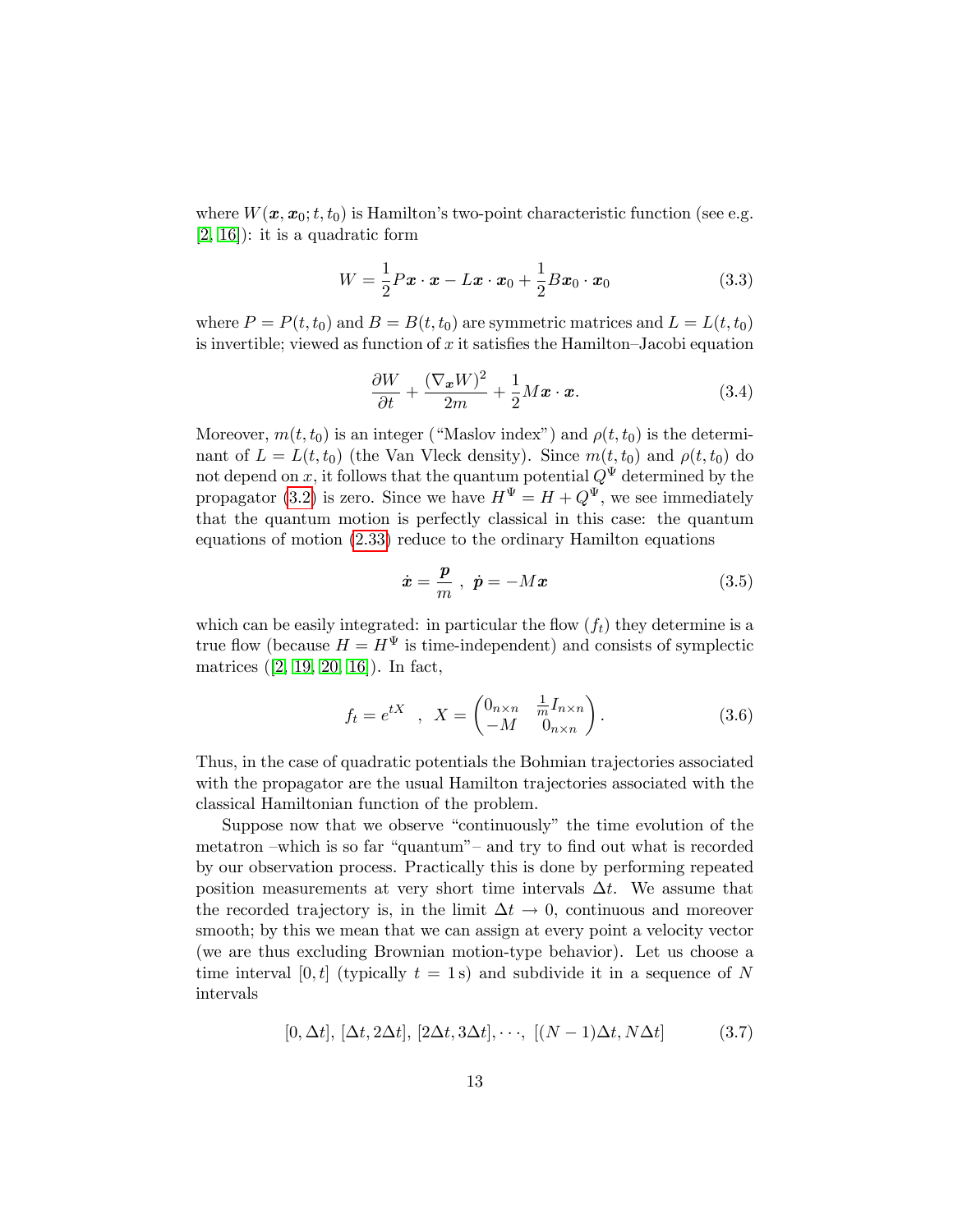with  $\Delta t = t/N$ ; the integer N is assumed to be very large (for instance  $N \simeq$  $10^6 - 10^8$ ). Assume that a measurement at time  $t_0 = 0$  localizes the particle at a point  $x_0$  it will be detected at a point  $x_1$  after time  $\Delta t$ ; its momentum is  $p_1$  and we have  $(x_1, p_1) = f_{\Delta t}(x_0, p_0)$ . We now repeat the procedure, replacing  $x_0$  by  $x_1$ ; since the observed trajectory is assumed to be smooth the initial momentum will be  $p_1$  and after time  $\Delta t$  a new measurement is performed, and we find the particle at  $x_2$  with momentum  $p_2$  such that  $(\bm{x}_2, \bm{p}_2) = f_{\Delta t}(\bm{x}_1, \bm{p}_1) = f_{\Delta t}f_{\Delta t}(\bm{x}_0, \bm{p}_0).$  Repeating the same process until time  $t = N\Delta t$  we find a series of points in space which the particle takes as positions one after another<sup>[1](#page-13-0)</sup> that  $(\boldsymbol{x}_N, \boldsymbol{p}_N) = (f_{\Delta t})^N(\boldsymbol{x}_0, \boldsymbol{p}_0)$ . But in view of the group property  $f_t f_{t'} = f_{t+t'}$  of the flow we have  $(f_{\Delta t})^N = f_{N\Delta t} = f_t$ and hence  $(\boldsymbol{x}_N, \boldsymbol{p}_N) = f_t(\boldsymbol{x}_0, \boldsymbol{p}_0)$ . The observed Bohmian trajectory is thus the classical trajectory predicted by Hamilton's equations.

### 3.2 The general case

In generalizing the discussion above to arbitrary potentials,  $V(\boldsymbol{x})$ , there are two difficulties. The first is that we do not have exact equations for the Bohmian trajectory, but only short-time approximations. The second is that the Hamilton equations for  $x^{\Psi}$  and  $p^{\Psi}$  no longer determine a flow having a group property because the Hamiltonian  $H^{\Psi}$  is time-dependent. Nevertheless the material we have developed so far is actually sufficient to show that the observed trajectory is the classical one.

The key will be the theory of Lie–Trotter algorithms which is a powerful method for constructing exact solutions from short-time estimates. The method goes back to early work of Trotter [\[47\]](#page-21-3) elaborating on Sophus Lie's proof of the exponential matrix formula  $e^{A+B} = \lim_{N \to \infty} (e^{A/N} e^{B/N})^N$ ; see Chorin et al. [\[12\]](#page-18-6) for a detailed and rigorous study; we have summarized the main ideas in the Appendix B of [\[19\]](#page-19-7)); also see Nelson [\[40\]](#page-20-9). (We mention that there exists an operator variant of this procedure, called the Trotter–Kato formula).

Let us begin by introducing some notation. We have seen that the datum of the propagator  $G_0 = G(x, x_0; t, t_0)$  determines a quantum potential  $Q^{\Psi}$ and thus Hamilton equations [\(2.33\)](#page-8-3) associated with  $H^{\Psi} = H + Q^{\Psi}$ . We now choose  $t_0 = 0$  and denote the corresponding quantum potential by  $Q^0$  and set  $H^0 = H + Q^0$ . After time  $\Delta t$  we make a position measurement and find that the particle is located at  $x_1$ . The future evolution of the particle is now

<span id="page-13-0"></span><sup>&</sup>lt;sup>1</sup>In conformity with W. Heisenberg's statement: "By path we understand a series of points in space which the electron takes as 'positions' one after another"  $[25]$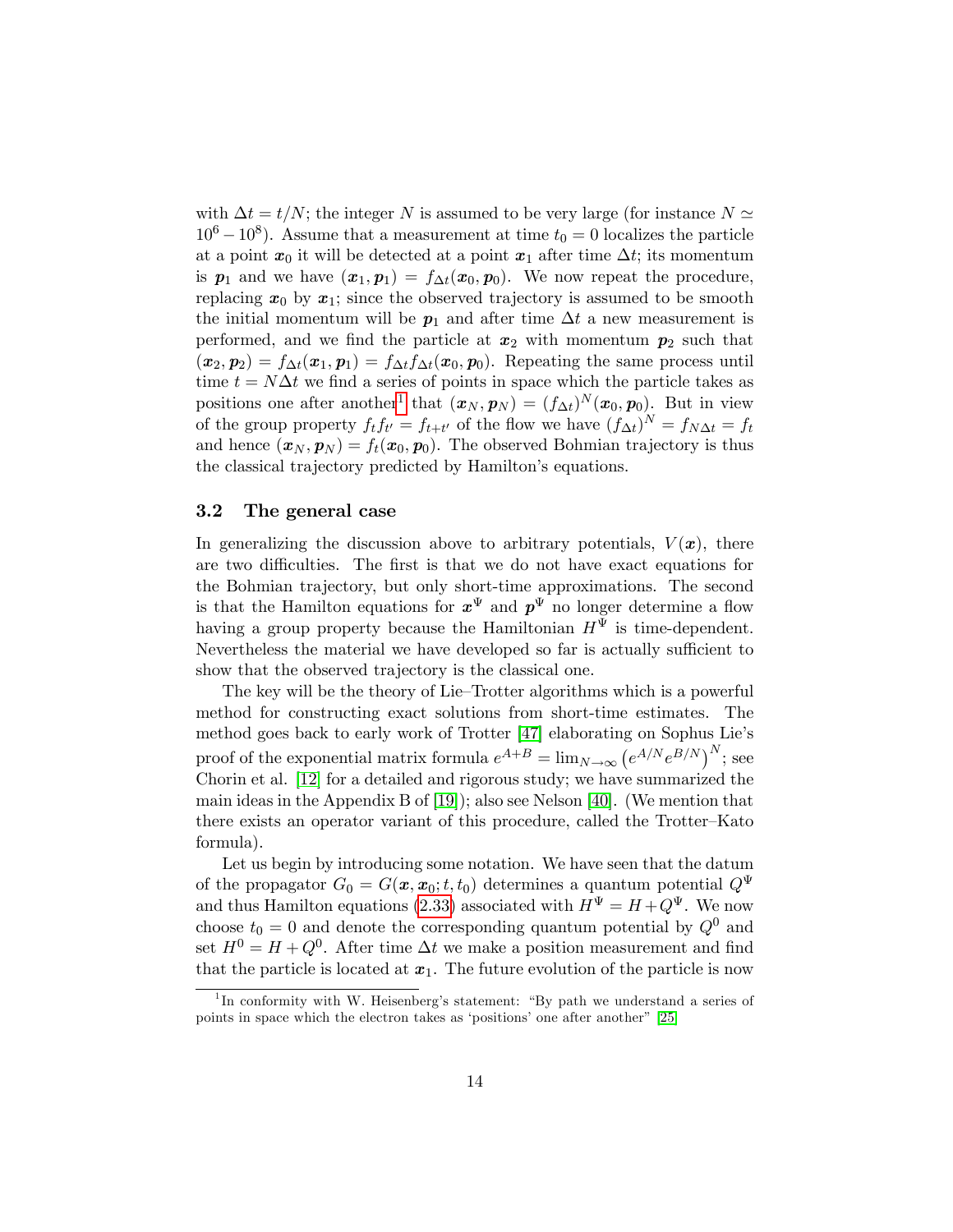governed by the new propagator  $G_1 = G(\mathbf{x}, \mathbf{x}_1; t, t_0)$ , leading to a new quantum potential  $Q^1$  and to a new Hamiltonian  $H^1$ ; repeating this until time t we thus have a sequence of points  $x_0, x_1, ..., x_N = x$  and a corresponding sequence of Hamiltonian functions  $H^0, H^1, ..., H^N$  determined by the quantum potentials  $Q^0, Q^1, ..., Q^N$ . We denote by  $(f_{t,t_0}^0), (f_{t,t_1}^1), ..., (f_{t,t_{N-1}}^{N-1})$  the time dependent flows determined by the Hamiltonian functions  $H^0, H^1, ..., H^N$ ; we have set here  $t_1 = t_0 + \Delta t$ ,  $t_2 = t_1 + \Delta t$  and so on.

Repeating the observation procedure explained in the case of quadratic potentials, we get in this case a sequence of successive equalities

$$
\begin{aligned} (\bm{x}_1, \bm{p}_1) &= f_{t_1,t_0}^0(\bm{x}_0, \bm{p}_0) \\ (\bm{x}_2, \bm{p}_2) &= f_{t_2,t_1}^1(\bm{x}_1, \bm{p}_1) \\ & \dotsb \dotsb \dotsb \dots \\ (\bm{x}, \bm{p}) &= f_{t,t_{N-1}}^{N-1}(\bm{x}_{N-1}, \bm{p}_{N-1}) \end{aligned}
$$

which implies that the final point  $x = x_N$  observed at time t is expressed in terms of the initial point  $x_0$  by the formula

$$
(\boldsymbol{x}, \boldsymbol{p}) = f_{t, t_{N-1}}^{N-1} \cdots f_{t_{2}, t_{1}}^{1} f_{t_{1}, t_{0}}^{0} (\boldsymbol{x}_{0}, \boldsymbol{p}_{0}). \qquad (3.8)
$$

Denote now by  $(g_{t,t_0}^0)$ ,  $(g_{t,t_1}^1)$ ,..., $(g_{t,t_{N-1}}^{N-1})$  the approximate flows determined by the equations

(x1; p1) = (x<sup>0</sup> + p0 m t; p<sup>0</sup> rxV (x0)t) (x2; p2) = (x<sup>1</sup> + p1 m t; p<sup>1</sup> rxV (x1)t) (x; p) = (xN<sup>1</sup> + pN<sup>1</sup> m t; pN<sup>1</sup> rxV (xN1)t):

Invoking the Lie–Trotter formula, the sequence of estimates

$$
f_{t_k, t_{k-1}}^0(\boldsymbol{x}_{k-1}, \boldsymbol{p}_{k-1}) - g_{t_k, t_{k-1}}^0(\boldsymbol{x}_{k-1}, \boldsymbol{p}_{k-1}) = O(\Delta t^2)
$$
 (3.9)

implies that we have

$$
\lim_{N \to \infty} g_{t,t_{N-1}}^{N-1} \cdots g_{t_2,t_1}^1 g_{t_1,0}^0(\boldsymbol{x}_0, \boldsymbol{p}_0) = \lim_{N \to \infty} f_{t,t_{N-1}}^{N-1} \cdots f_{t_2,t_1}^1 f_{t_1,0}^0(\boldsymbol{x}_0, \boldsymbol{p}_0) \tag{3.10}
$$

The argument goes as follows (for a detailed proof see [\[19\]](#page-19-7)): since we have  $g_{t_k,t_{k-1}}^k = f_{t_k,t_{k-1}}^k + O(\Delta t^2)$  the product is approximated by

$$
g_{t,t_{N-1}}^{N-1} \cdots g_{t_2,t_1}^1 g_{t_1,t_0}^0 = f_{t,t_{N-1}}^{N-1} \cdots f_{t_2,t_1}^1 f_{t_1,t_0}^0 + NO(\Delta t^2)
$$
 (3.11)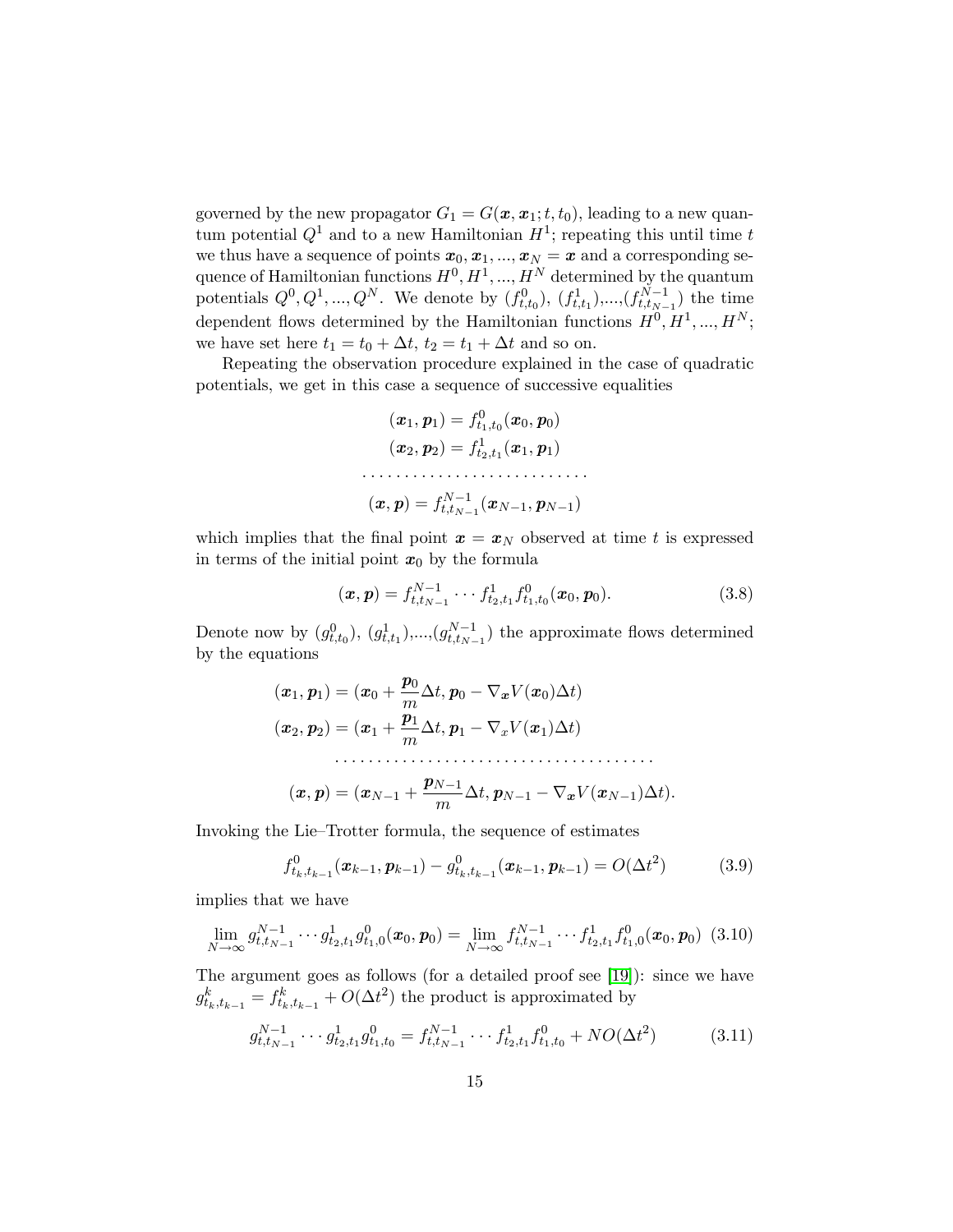and since  $\Delta t = t/N$  we have  $NO(\Delta t^2) = O(\Delta t)$  which goes to zero when  $N \rightarrow \infty$ .

Now, recall our remark that the quantum potential is absent from the approximate flows  $g_{t_k,t_{k-1}}^k$ ; using again the Lie–Trotter formula together with short-time approximations to the Hamiltonian flow  $(f_t)$  determined by the classical Hamiltonian  $H$ , we get

$$
\lim_{N \to \infty} g_{t, t_{N-1}}^{N-1} \cdots g_{t_2, t_1}^1 g_{t_1, 0}^0(\boldsymbol{x}_0, \boldsymbol{p}_0) = f_t
$$
\n(3.12)

and hence

$$
\lim_{N \to \infty} f_{t, t_{N-1}}^{N-1} \cdots f_{t_2, t_1}^1 f_{t_1, 0}^0(\boldsymbol{x}_0, \boldsymbol{p}_0) = f_t
$$
\n(3.13)

which shows that the observed trajectory is the classical one.

# 4 Conclusion.

In this paper we have shown how a detailed mathematical examination of the deeper symplectic structure that underlies the Bohm approach predicts that if a quantum particle is watched continuously, it will follow a classical trajectory.

The intuitive idea lying behind this result becomes clear once one realises that it is the appearance of the quantum potential energy that distinguishes quantum behaviour from classical behaviour. Indeed this is very obvious if we examine equation [\(1.1\)](#page-1-0) and compare it with the classical Hamilton-Jacobi equation. The essential difference is the appearance of the term,  $Q^{\Psi}$ , in equation [\(1.1\)](#page-1-0). This means that when  $Q^{\Psi}$  is negligible compared with the kinetic energy, the equation simply reduces to the classical Hamilton-Jacobi equation. Further discussion of the relationship between the quantum and classical domains in the Bohm approach can be found in Bohm and Hiley [\[9\]](#page-18-9).

Hiley and Aziz Mufti [\[27\]](#page-19-10) give an interesting example of one way the quantum potential can become negligible over time. In a simplified cosmological model, they show how, in an inflationary scenario, the quantum potential becomes negligible so that any quantum behaviour becomes classical in later stages of the inflation. In this paper we have shown another way in which the quantum potential can be suppressed, namely, by the continuous observation.

To see this, we must examine equations [\(2.52\)](#page-11-1) and [\(2.53\)](#page-11-2), which are exact to  $O((\Delta t)^2)$ . Notice that there is no quantum potential present in either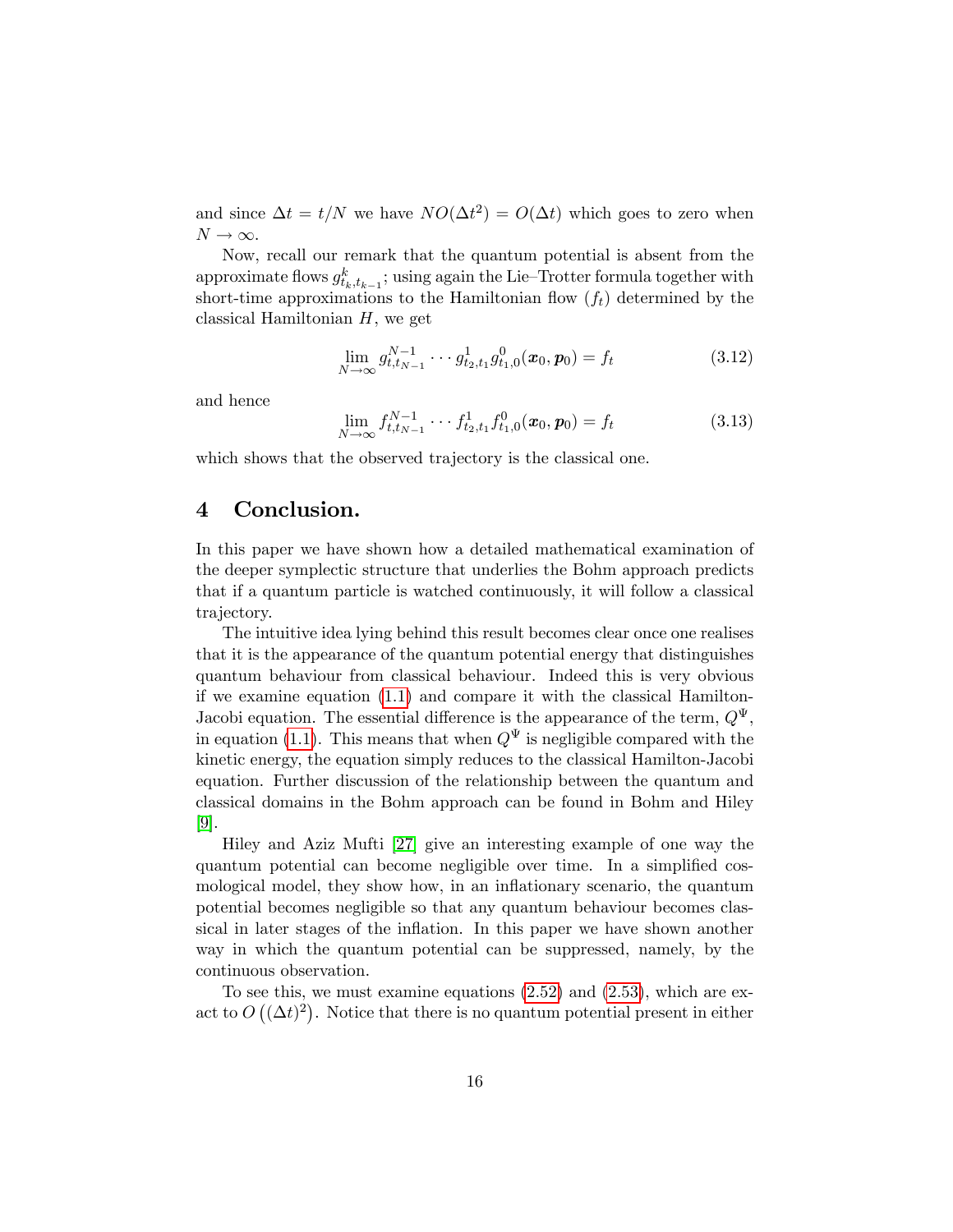equation. Only when we allow higher order terms does the quantum potential appear. Thus if we make a succession of position observations in a short enough time without deflecting the particle significantly, then no quantum potential will appear and the trajectory will be a classical trajectory. In other words the quantum Zeno effect arises because  $Q^{\Psi}$  is prevented from contributing to the process.

Another illustration of how continuous observations gives rise to a quantum Zeno effect, which, in this case, suppresses an atomic transition, has already been given in Bohm and Hiley [\[10\]](#page-18-3). They considered the transition in an Auger-like particle and showed that the perturbed wave function, which is proportional to  $\Delta t$  for times less that  $1/\Delta E$ , ( $\Delta E$  is the energy released in the transition) will never become large and therefore cannot make a significant contribution to the quantum potential. Again for this reason no transition will take place.

Finally we must consider how we can physically produce such a continuous observation. Luckily this question has already been discussed as far back as 1929 when Mott [\[38\]](#page-20-10) asked how the Schrödinger equation can account for the  $\alpha$ -particle tracks seen in a Wilson cloud chamber. This problem has also been discussed by Heisenberg [\[26\]](#page-19-11) and, in a more modern setting, by Bell [\[3\]](#page-18-10).

Mott's considered the  $\alpha$ -particle being produced by a decaying nucleus. The initial wave function of the  $\alpha$ -particle is spherically symmetric and the problem is to show how, using the wave function alone, we can account for the classical particle-like trajectory produced in the cloud chamber. To do this we first assume that the ionisation of the gas atoms act as a 'measuring device', demanded by standard quantum mechanics.

The task is to show that the gas atoms cannot be ionised unless they lie in a straight line emanating from the radioactive nucleus. The actual analysis presented by Mott [\[38\]](#page-20-10), the details of which we will not discuss here, requires solutions of the Schrödinger equation using the Born approximation. Also to simplify the treatment, the interactions between the  $\alpha$ -particle and the nuclei of the atoms are omitted, which means that any deviations from the straight line are neglected. This is exactly the case we have considered above.

In our approach we do not need to have a specific measuring process. Indeed one of the merits of the Bohm approach is that there is no need to treat a 'measurement' as different from any other quantum interaction. A 'measurement' is simply a special case of a quantum transition designed to make manifest a chosen property of the system. This point has been discussed fully in Bohm and Hiley [\[8,](#page-18-11) [10\]](#page-18-3).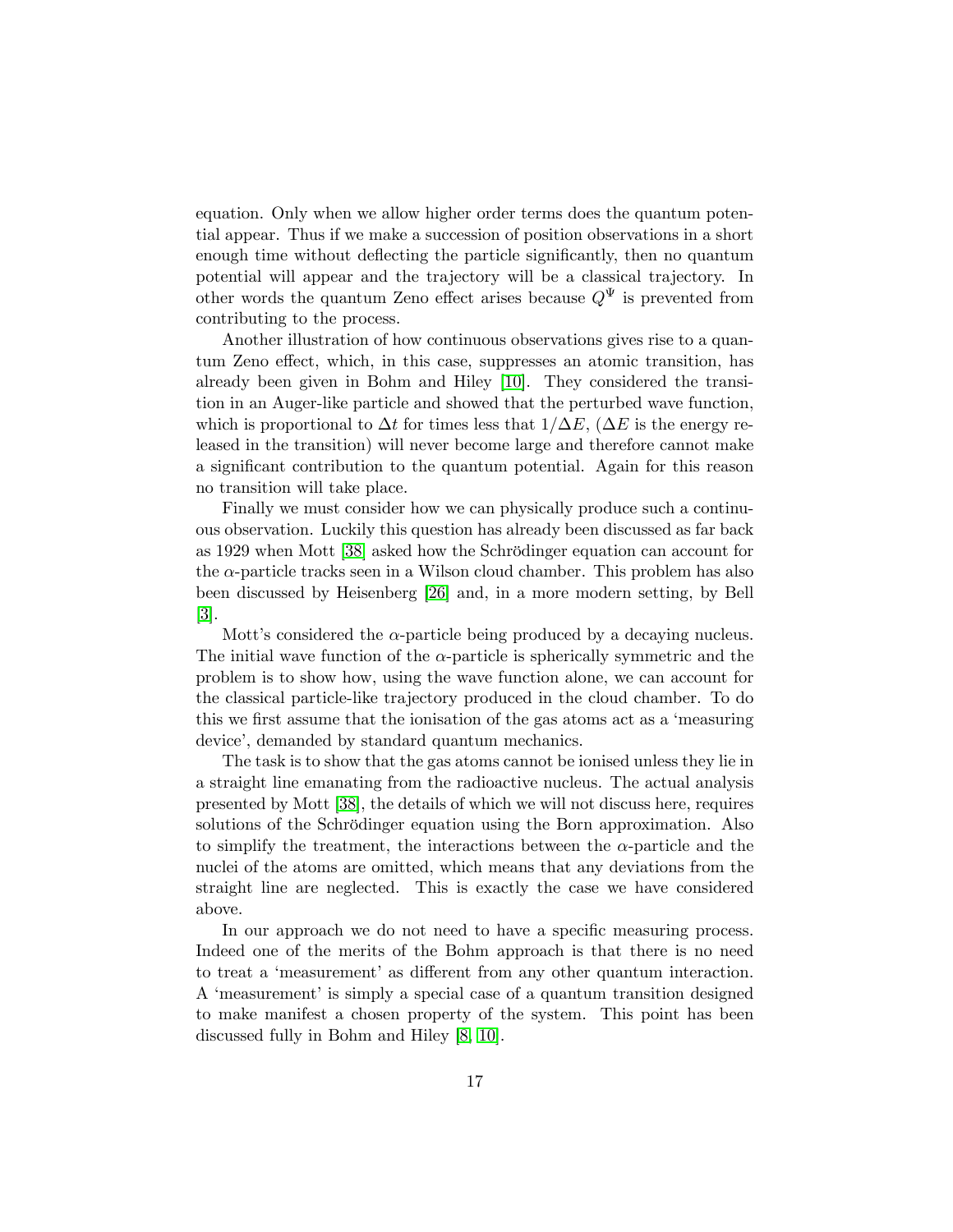Thus, in the case considered here, it is sufficient to have any process that interrupts the flow sufficiently rapidly, but allows the flow to continue smoothly for a very short time between interruptions. If the frequency between interruptions were longer, terms greater than  $O((t-t_0)^2)$  would appear, giving rise to a quantum potential that could change the overall flow. In this case we would need to introduce an interaction Hamiltonian to describe the nature of the change of flow. However the work of Mott [\[38\]](#page-20-10) shows that the Wilson cloud chamber operating at normal gas pressures can be regarded as providing the type of continuous measurement we require.

This discussion shows that the Bohm model has a very different way of arriving at the classical limit than the prevailing view based on decoherence. In our view the main difficulty in using decoherence is that it merely destroys the off-diagonal elements of the density matrix but it does not explain how the classical equations of motion arise. It continues to describe classical objects using wave functions, a criticism that has already been made by Primas [\[42\]](#page-20-11).

The method we present in this paper is a further example of how the relation between the symplectic and metaplectic representations discussed in our earlier paper [\[21\]](#page-19-3) holds a further clue of the relationship between the quantum and classical domains. It is when the global properties of the covering (metaplectic) group become unimportant that the classical world emerges. As has been pointed out by Hiley [\[29,](#page-19-12) [30\]](#page-20-12), the Bohm approach has a close relationship to the Moyal approach. This supplements the work of de Gosson [\[20\]](#page-19-6) who show exactly how the Wigner-Moyal transformation is related to the mathematical structure we are exploiting here. The Moyal approach involves a deformed Poisson algebra from which the classical limit emerges in a very simple way, namely, in those situations where the deformation parameter can be considered to be small which is essentially similar to neglecting the quantum potential.

Acknowledgement 2 The authors would like to express their gratitude to the two referees for useful comments and suggestions.

# References

- [1] Abraham, R. and Marsden, J.E., Foundations of Mechanics. The Benjamin/Cummings Publishing Company, 2nd edition, (1978)
- <span id="page-17-0"></span>[2] Arnold, V.I., Mathematical Methods of Classical Mechanics. Graduate Texts in Mathematics, second edition, Springer-Verlag, (1989)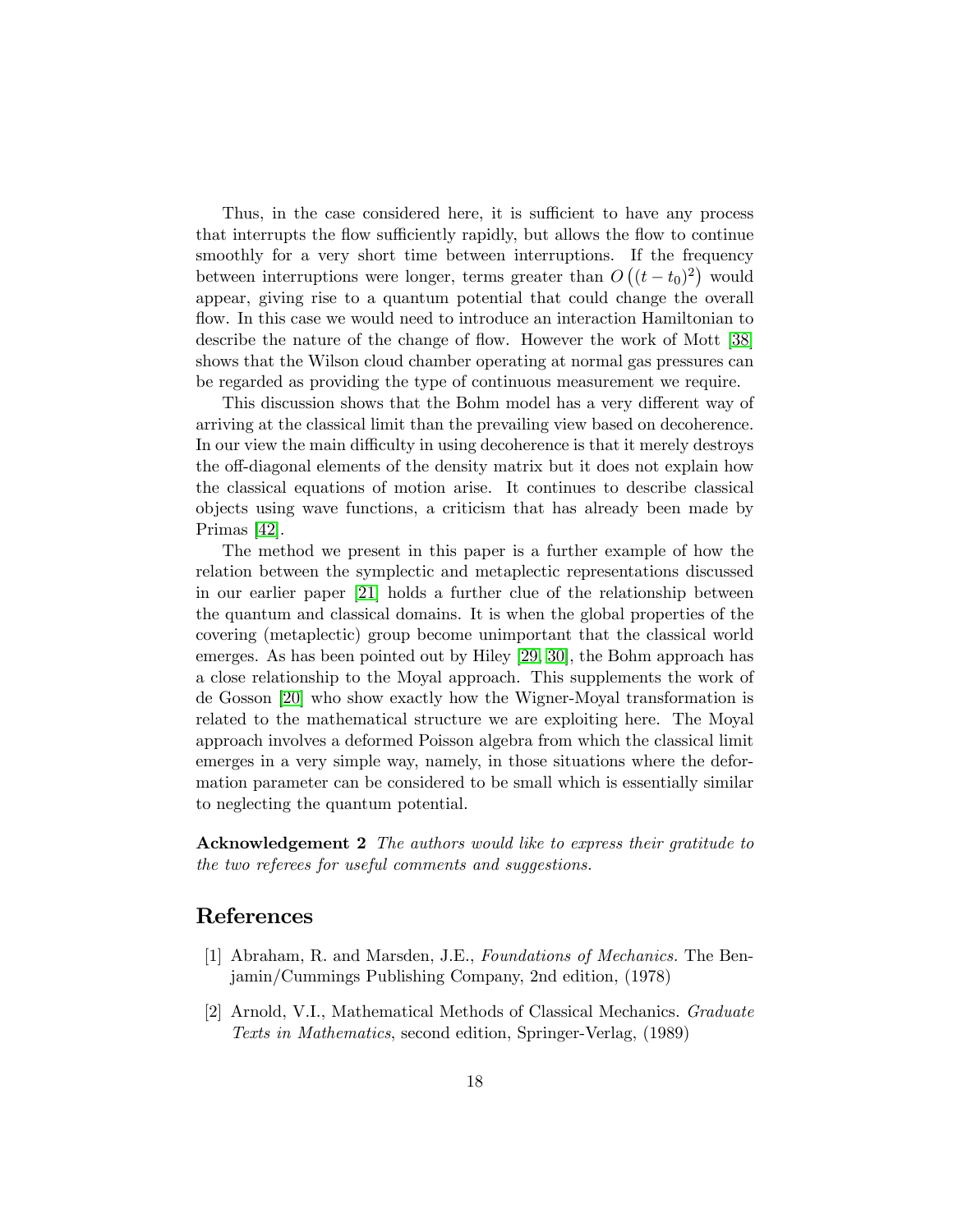- <span id="page-18-10"></span>[3] Bell, J. S. Speakable and Unspeakable in Quantum Mechanics, Cambridge University Press, Cambridge, 1987.
- <span id="page-18-1"></span>[4] Bohm, D., *Quantum Theory* Prentice-Hall, Englewood Cliffs, N. J., 1951.
- [5] Bohm, D., A Suggested Interpretation of the Quantum Theory in Terms of Hidden Variables. *Phys. Rev.* **85** (1952), 166–179, 180–193
- <span id="page-18-2"></span>[6] Bohm, D., Hidden Variables and the Implicate Order, in Hiley, B. J. and Peat, D. F., Quantum Implications: Essays in Honour of David Bohm, Routledge, London, 1987.
- <span id="page-18-5"></span>[7] Bohm, D., Wholeness and the Implicate Order, Routledge, London, 1980.
- <span id="page-18-11"></span>[8] Bohm, D. and Hiley, B. J., Measurement Understood Through the Quantum Potential Approach, Found. Phys. 14, (1984), 255-264.
- <span id="page-18-9"></span>[9] Bohm, D. and Hiley, B. J., Unbroken Quantum Realism, from Microscopic to Macroscopic Levels. Phys. Rev. Letters, 55, (1985), 2511-1514.
- <span id="page-18-3"></span>[10] Bohm, D., Hiley, B., The Undivided Universe: An Ontological Interpretation of Quantum Theory. London & New York: Routledge (1993)
- [11] Bohm, D., Hiley, B., An Ontological Basis for the Quantum Theory: I-Nonrelativistic Particle Systems. Phys. Reports 144 (1987), 323-348
- <span id="page-18-6"></span>[12] Chorin, A.J., Hughes T.J.R, McCracken, M.F., Marsden, J.E., Product formulas and numerical algorithms. Comm. Pure and Appl. Math. 31(2)  $(1978), 205-256$
- <span id="page-18-0"></span>[13] Einstein, A., from a letter to Bohm in São Paulo, February 10 1954.
- <span id="page-18-4"></span>[14] Facchi, P. and Pascazio, S., Quantum Zeno dynamics: mathematical and physical aspects. J. Phys.  $\bf{A}$  41 (2008) 493001-493005
- <span id="page-18-7"></span>[15] Gaveau, B., Mihóková, E., Roncadelli, M., and Schulman, L.S., Path integral in a magnetic field using the Trotter product formula, Am. J. Phys.  $72(3)$  (2004), 385–388
- <span id="page-18-8"></span>[16] Goldstein, H., *Classical Mechanics*. Addison–Wesley,  $(1950)$ , 2nd edition, (1980), 3d edition, (2002).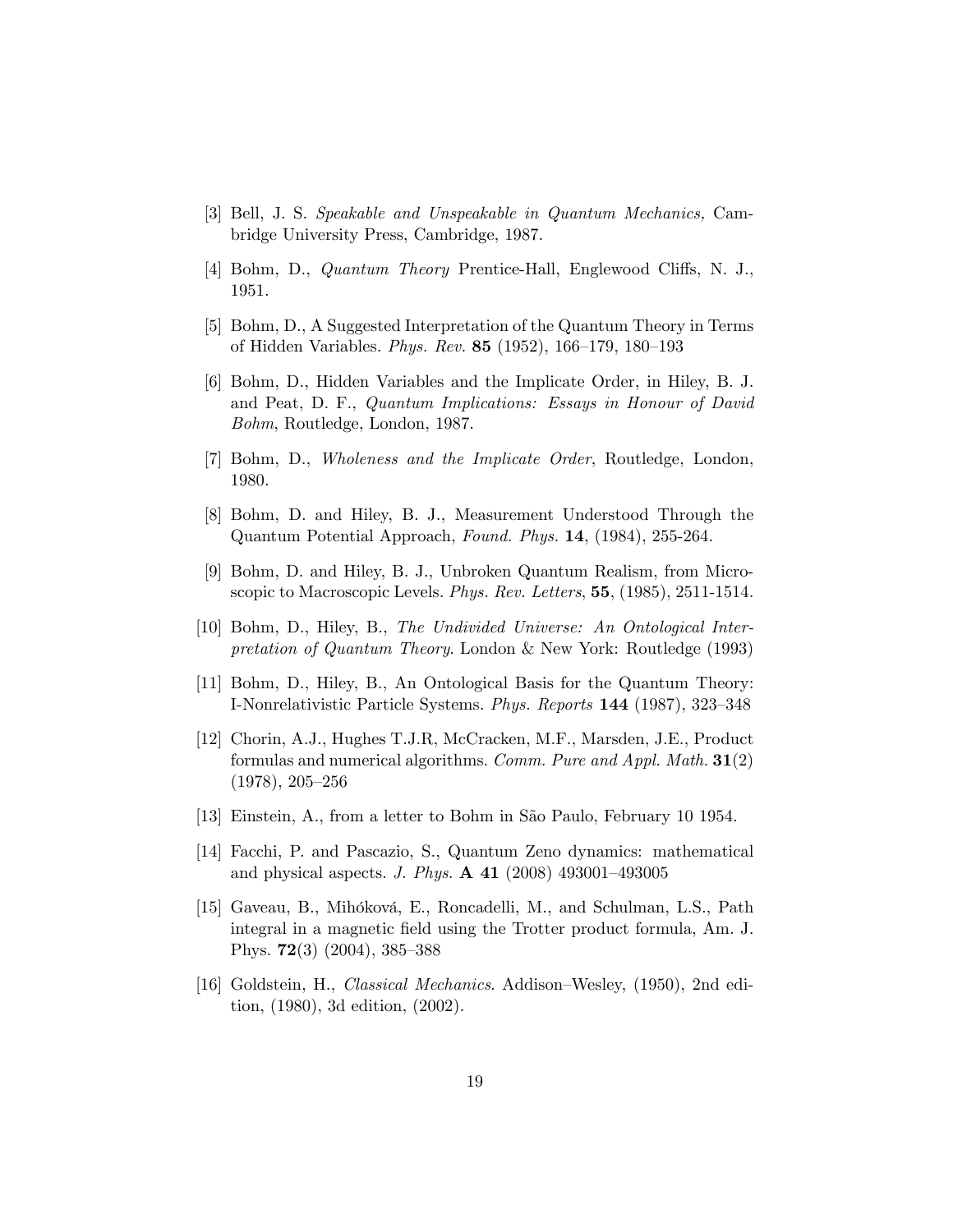- <span id="page-19-4"></span>[17] de Gosson, M., Maslov Classes, Metaplectic Representation and Lagrangian Quantization. Research Notes in Mathematics 95, Wiley-VCH, Berlin 1997
- <span id="page-19-5"></span>[18] de Gosson, M., On the classical and quantum evolution of Lagrangian half-forms in phase space. Ann. Inst. H. Poincaré,  $70$  (1999) 547–573
- <span id="page-19-7"></span>[19] de Gosson, M., The Principles of Newtonian and Quantum Mechanics: The need for Planck's constant, h. Imperial College Press (2001)
- <span id="page-19-6"></span>[20] de Gosson, M., Symplectic Geometry and Quantum Mechanics. Birkhäuser, Basel, series "Operator Theory: Advances and Applications" (subseries: "Advances in Partial Differential Equations"), Vol. 166 (2006)
- <span id="page-19-3"></span>[21] de Gosson, M. and Hiley, B. J., Imprints of the Classical World in Classical Mechanics, arXiv:quant-ph/1001.4632
- <span id="page-19-8"></span>[22] de Gosson, M., The optimal pure Gaussian state canonically associated to a Gaussian quantum state, Phys. Lett. A330, (2004) 161-167
- <span id="page-19-0"></span>[23] Gustafson, K., A Zeno story. arXiv:quant-ph/0203032
- <span id="page-19-1"></span>[24] Hannabuss, K.C., An introduction to quantum theory. Oxford graduate texts in mathematics; 1. Oxford (1997)
- <span id="page-19-9"></span>[25] Heisenberg, W., Über den anschaulichen Inhalt der quantentheoretischen Kinematik und Mechanik, Zeit. fur Physik, 43 (1927) 172–198
- <span id="page-19-11"></span>[26] Heisenberg, W., The Physical Principles of the Quantum Theory, pp. 66-76, Dover, New York (1949)
- <span id="page-19-10"></span>[27] Hiley, B.J. and Aziz Mufti, A.H., The Ontological Interpretation of Quantum Field Theory applied in a Cosmological Context, Fundamental Problems in Quantum Physics, ed., M. Ferrero and A. van der Merwe, pp.141-156, Kluwer, Dordrecht. (1995)
- <span id="page-19-2"></span>[28] Hiley, B.J., Non-Commutative Geometry, the Bohm Interpretation and the Mind-Mater Relationship, in *Proc. CASYS'2000*, Liège, Belgium, Aug. 7-12, 2000
- <span id="page-19-12"></span>[29] Hiley, B.J., Phase Space Descriptions of Quantum Phenomena, Proc. Int. Conf. Quantum Theory: Reconsideration of Foundations 2, 267-86, ed. Khrennikov, A., Växjö University Press, Växjö, Sweden (2003)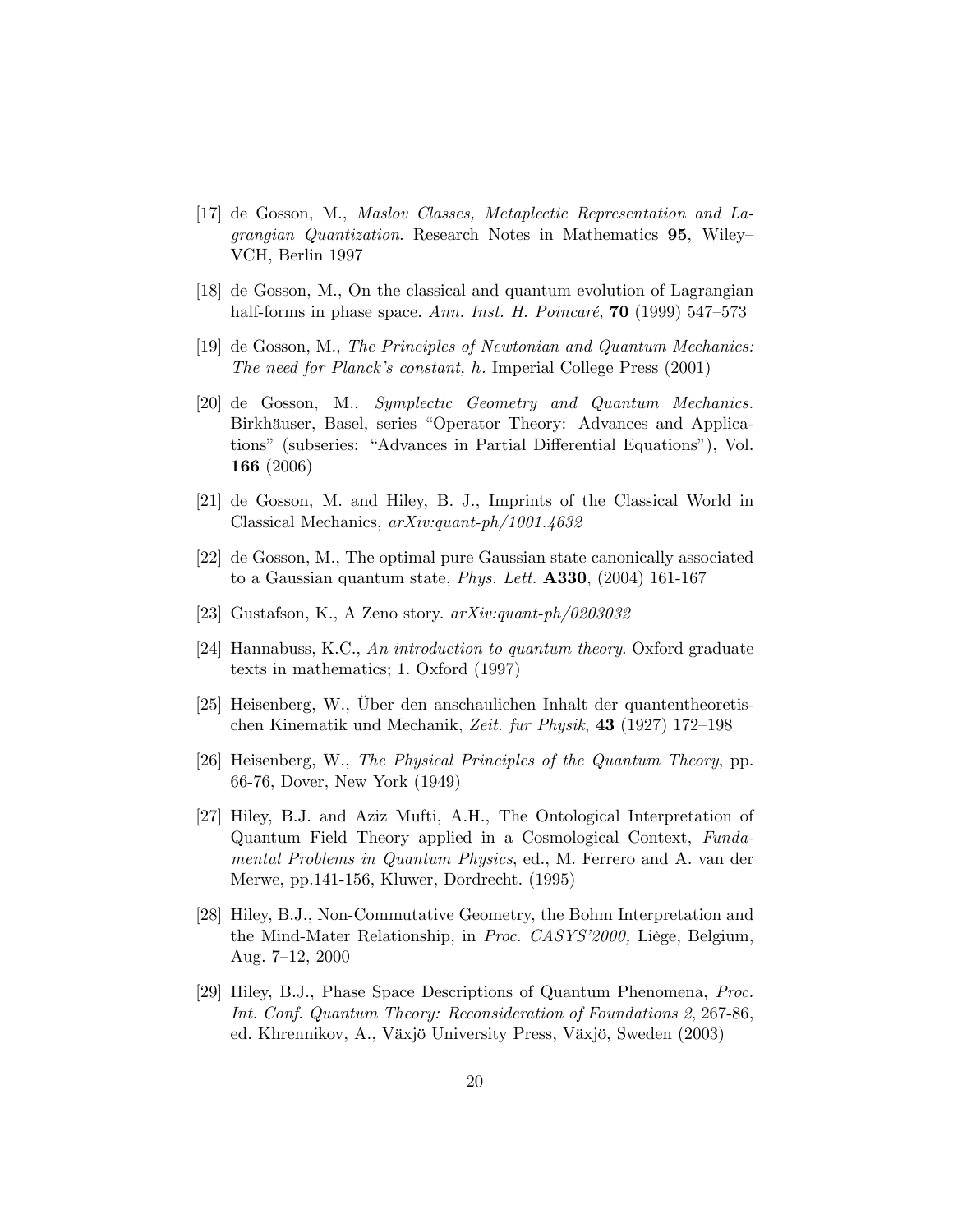- <span id="page-20-12"></span>[30] Hiley, B.J., On the Relationship between the Wigner-Moyal and Bohm Approaches to Quantum Mechanics: A step to a more General Theory. Found. Phys., 40 (2010) 365-367. DOI 10.1007/s10701-009-9320-y
- <span id="page-20-1"></span>[31] Hiley, B.J. and Callaghan, R.E., Delayed-choice experiments and the Bohm approach. *Phys. Scr.* **74** (2006), 336–348
- <span id="page-20-2"></span>[32] Hiley, B.J., Callaghan, R.E., Maroney O.J.E., Quantum trajectories, real, surreal or an approximation to a deeper process? quantph/0010020
- <span id="page-20-3"></span>[33] Holland, P.R.,The quantum theory of motion. An account of the de Broglie-Bohm causal interpretation of quantum mechanics. Cambridge University Press, Cambridge (1995)
- <span id="page-20-4"></span>[34] Holland, P., Hamiltonian theory of wave and particle in quantum mechanics I: Liouville's theorem and the interpretation of the de Broglie-Bohm theory. Nuovo Cimento bf B 116 (2001) 1043–1070
- <span id="page-20-5"></span>[35] Holland, P., Hamiltonian theory of wave and particle in quantum mechanics II: Hamilton-Jacobi theory and particle back-reaction. Nuovo Cimento **B** 116 1143-1172 (2001)
- <span id="page-20-7"></span>[36] Makri N., Miller W.H., Correct short time propagator for Feynman path integration by power series expansion in  $\Delta t$ , Chem. Phys. Lett. 151 (1988) 1–8
- <span id="page-20-8"></span>[37] Makri. N., Miller W.H., Exponential power series expansion for the quantum time evolution operator. J. Chem. Phys.  $90$  (1989) 904–911
- <span id="page-20-10"></span>[38] Mott, N. F., The Wave Mechanics of  $\alpha$ -Ray Tracks, *Proc. Roy. Soc.* A 126  $(1929)$  79–84
- <span id="page-20-6"></span>[39] Nelson, E., Feynman integrals and the Schrödinger equation, J. Math. *Phys.* **5** (1964) 332-343
- <span id="page-20-9"></span>[40] Nelson, E., Topics in Dynamics I: Flows, Mathematical Notes, Princeton University Press (1969)
- <span id="page-20-0"></span>[41] Philippidis, C., Dewdney, C. and Hiley, B. J., Quantum Interference and the Quantum Potential, Nuovo Cimento, 52B (1979) 15-28.
- <span id="page-20-11"></span>[42] Primas, H., Chemistry, Quantum Mechanics and Reductionism, Springer, Berlin (1983)